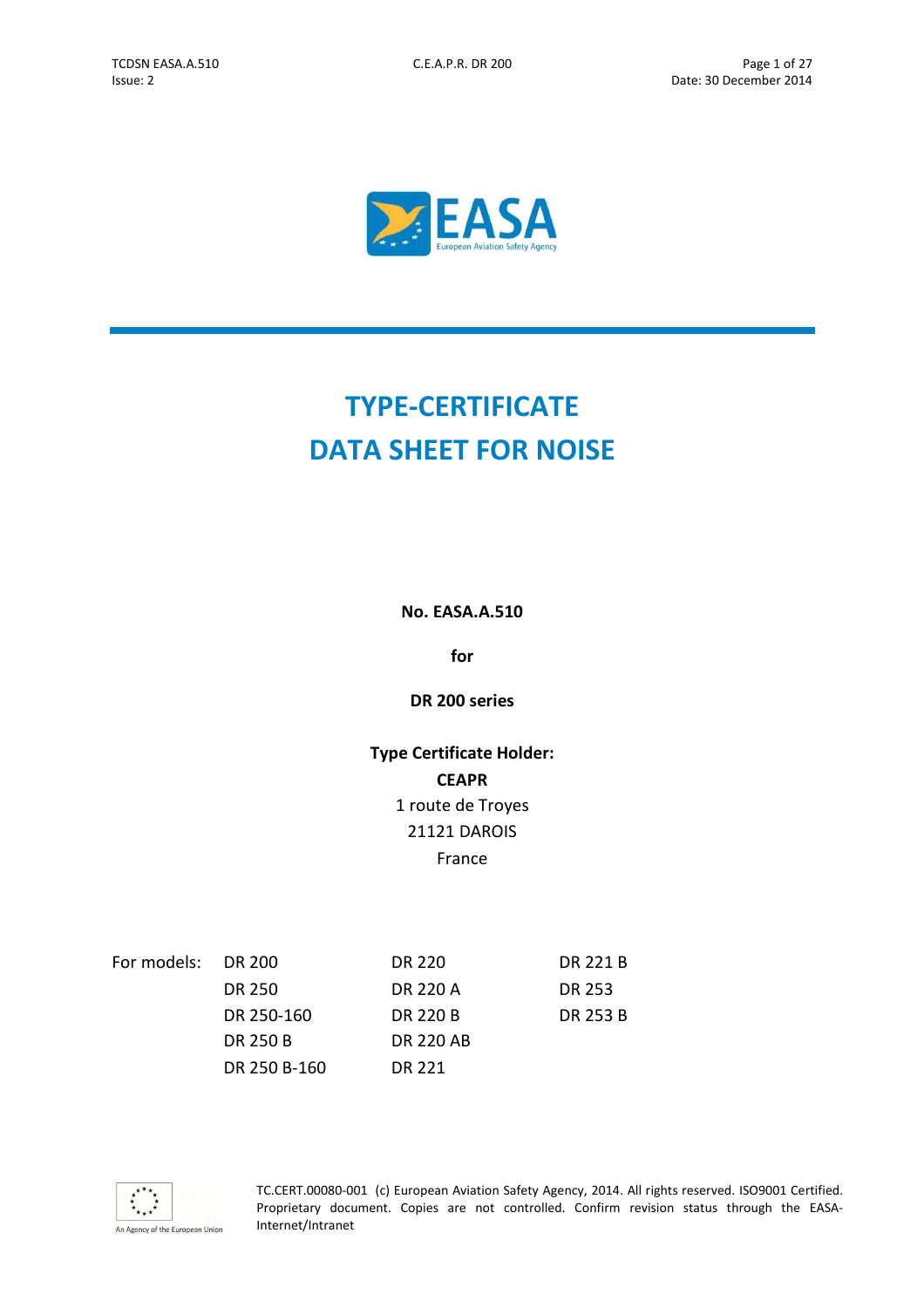INTENTIONALLY LEFT BLANK

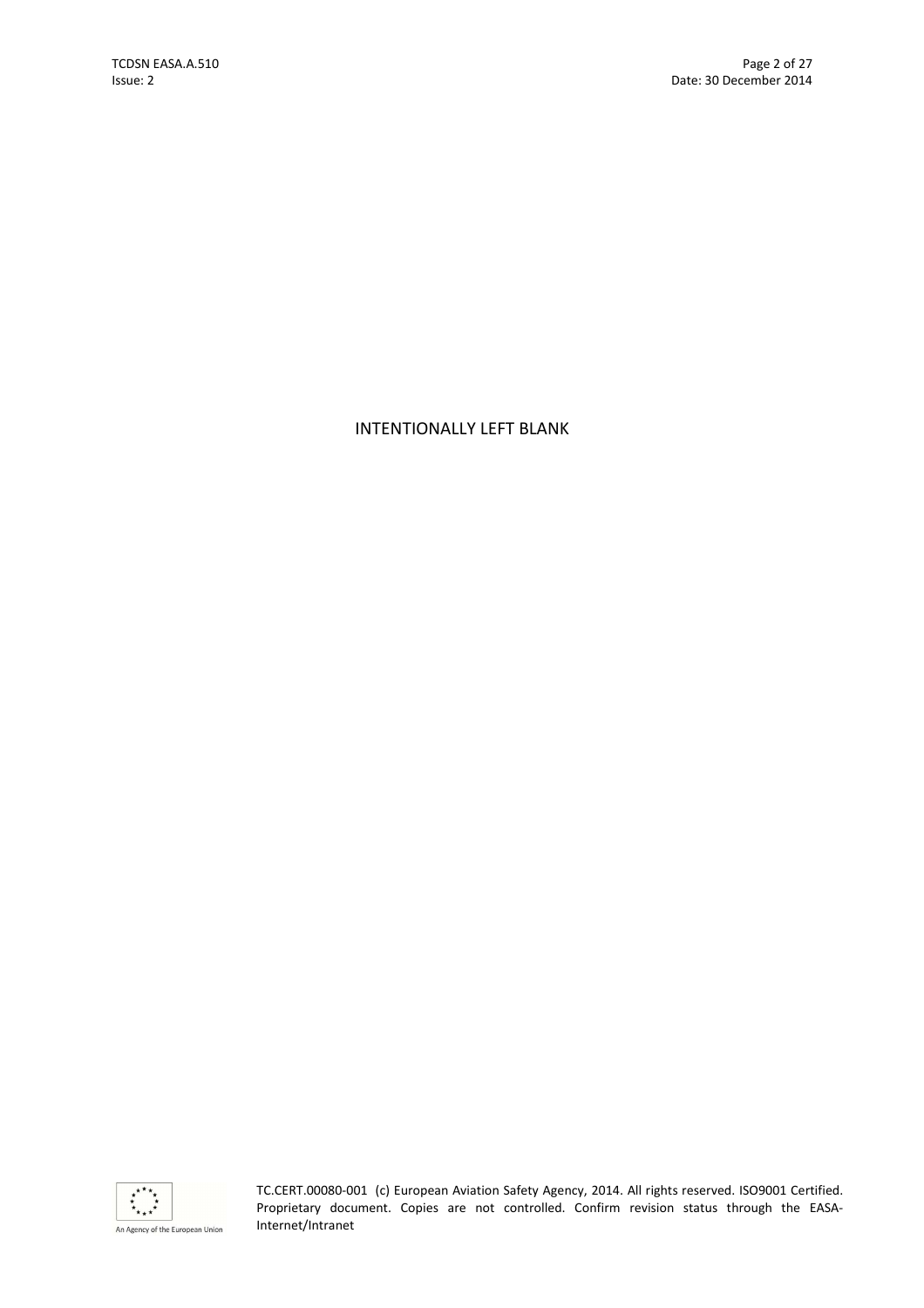| Type Certificate Holder   | <b>CEAPR</b>            |                     | Aircraft Type Designation | <b>DR 200</b> |
|---------------------------|-------------------------|---------------------|---------------------------|---------------|
| Engine Manufacturer       | <b>Potez</b>            |                     | Engine Type Designation   | <b>4E20B</b>  |
| Noise Certification Basis | ICAO Annex 16, Volume I | Edition / Amendment |                           | Chapter       |

| EASA<br>Propeller |              | Propeller Type | Additional modifications essential to meet the                    | Maximum               |       | Take-off dB(A) | See  |
|-------------------|--------------|----------------|-------------------------------------------------------------------|-----------------------|-------|----------------|------|
| Record No.        | Manufacturer | Designation    | requirements or needed to attain the certificated<br>noise levels | Take-off<br>mass (kg) | Level | Limit          | Note |
|                   |              |                |                                                                   |                       |       |                |      |
| C11357            | Légère       | 2102 RA        | none                                                              | 850                   |       |                |      |
| C11358            | Ratier       | <b>FH-110R</b> | none                                                              | 850                   | -     |                |      |

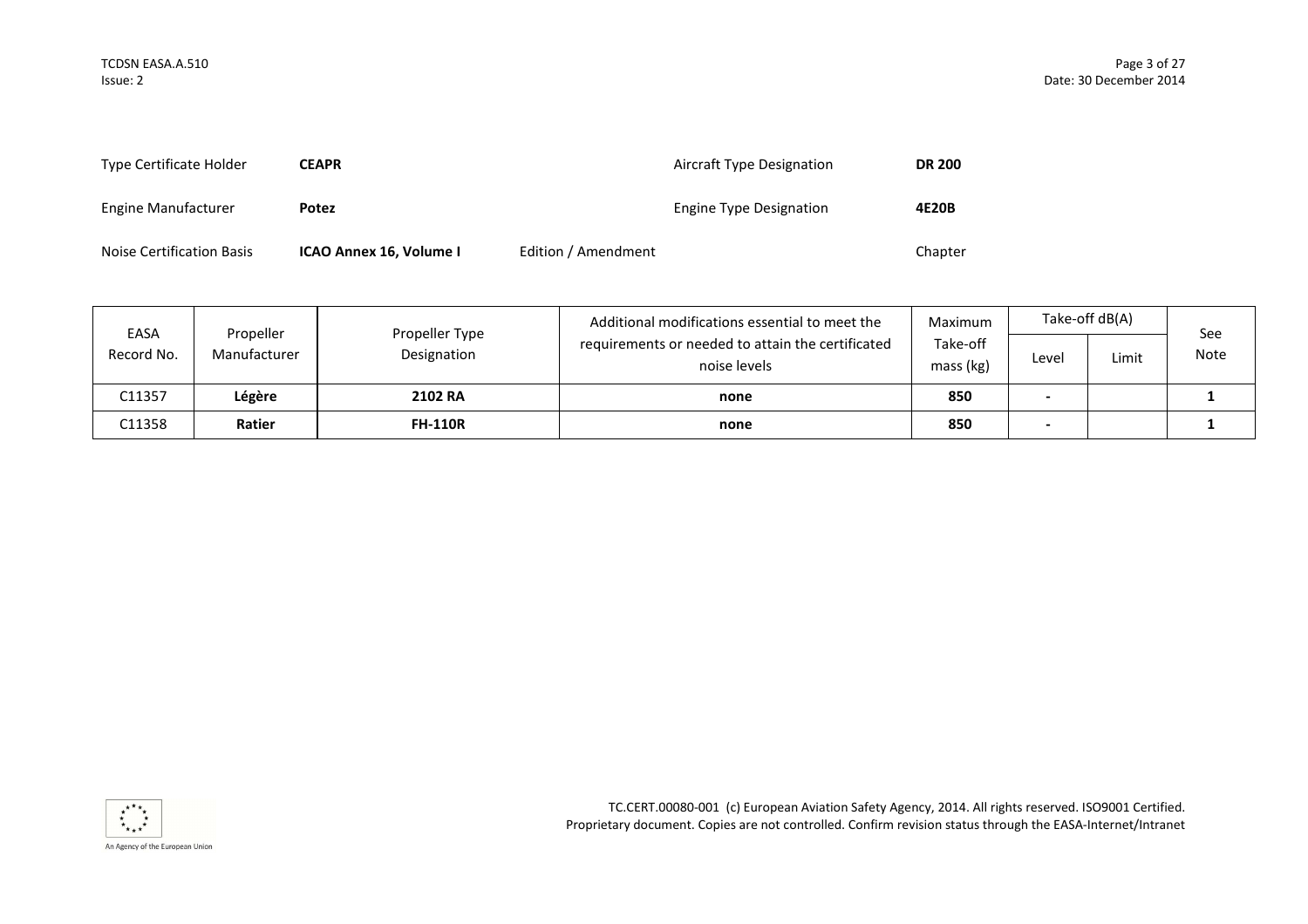| Type Certificate Holder   | <b>CEAPR</b>                |                     | Aircraft Type Designation      | <b>DR 220</b> |   |
|---------------------------|-----------------------------|---------------------|--------------------------------|---------------|---|
| Engine Manufacturer       | <b>Teledyne Continental</b> |                     | <b>Engine Type Designation</b> | O-200-A       |   |
| Noise Certification Basis | ICAO Annex 16, Volume I     | Edition / Amendment |                                | Chapter       | 6 |

| EASA<br>Propeller Type<br>Propeller |              |             | Additional modifications essential to meet the                    | Maximum               |       | Overflight dB(A) | See  |
|-------------------------------------|--------------|-------------|-------------------------------------------------------------------|-----------------------|-------|------------------|------|
| Record No.                          | Manufacturer | Designation | requirements or needed to attain the certificated<br>noise levels | Take-off<br>mass (kg) | Level | Limit            | Note |
| C8820                               | <b>EVRA</b>  | D11-28-7C   | Highest power in the normal operating range set to<br>2600 rpm    | 780                   | 70.2  | 70.4             |      |

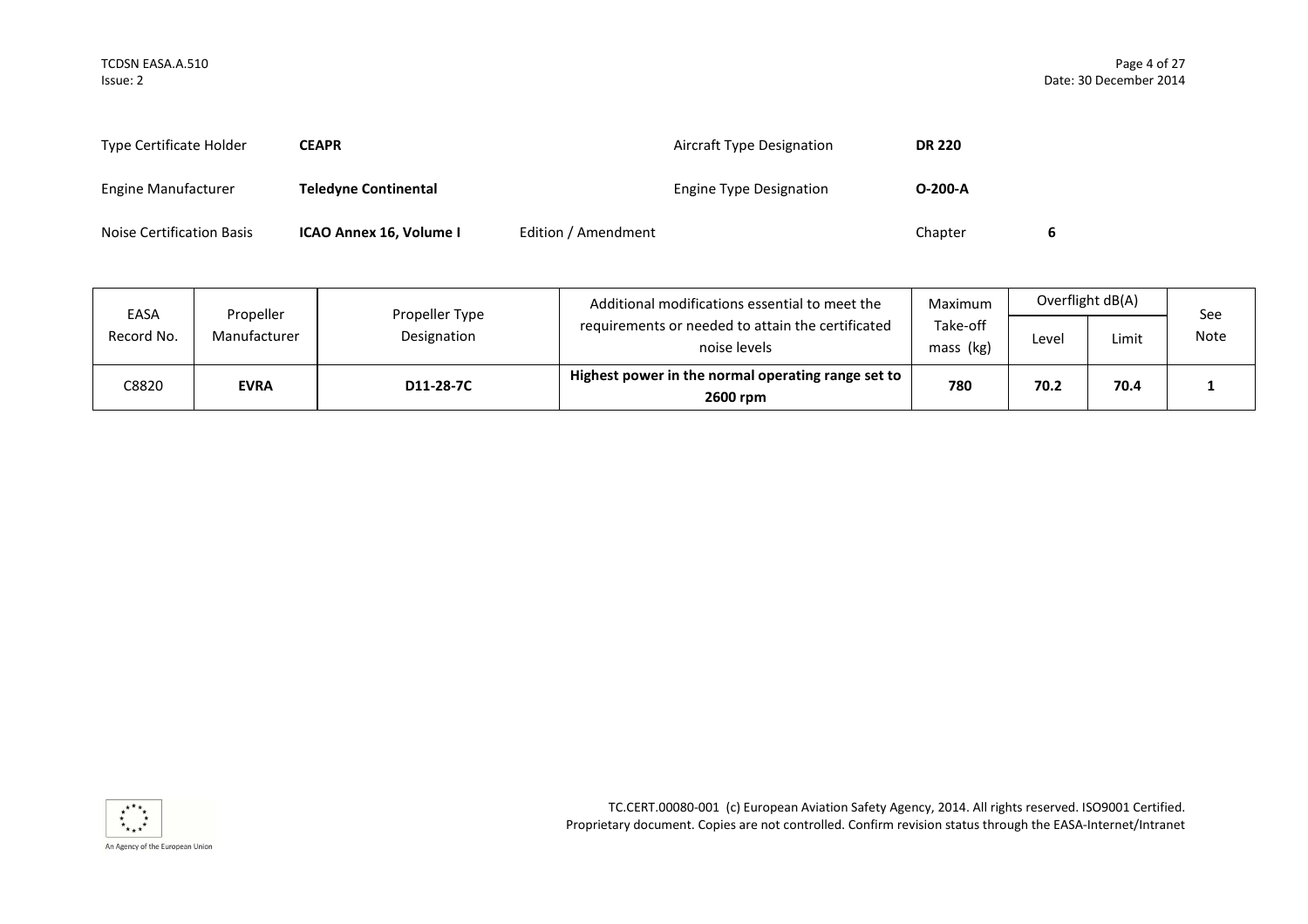| Type Certificate Holder   | <b>CEAPR</b>                   |                     | Aircraft Type Designation      | <b>DR 220</b> |
|---------------------------|--------------------------------|---------------------|--------------------------------|---------------|
| Engine Manufacturer       | <b>Teledyne Continental</b>    |                     | <b>Engine Type Designation</b> | O-200-A       |
| Noise Certification Basis | <b>ICAO Annex 16, Volume I</b> | Edition / Amendment |                                | Chapter       |

| EASA       | Propeller       | Propeller Type | Additional modifications essential to meet the                    | Maximum               | Take-off dB(A)           |       | See  |
|------------|-----------------|----------------|-------------------------------------------------------------------|-----------------------|--------------------------|-------|------|
| Record No. | Manufacturer    | Designation    | requirements or needed to attain the certificated<br>noise levels | Take-off<br>mass (kg) | Level                    | Limit | Note |
| C11326     | <b>McCauley</b> | 1B90ECM7250    | none                                                              | 780                   | $\overline{\phantom{a}}$ |       |      |
| C11325     | Légère          | 2102 RA        | none                                                              | 780                   | $\overline{\phantom{0}}$ |       | 1    |
| C11328     | Ratier          | <b>FH-110</b>  | none                                                              | 780                   | $\overline{\phantom{a}}$ |       | 1    |
| C11327     | Ratier          | <b>FH-110R</b> | none                                                              | 780                   | $\overline{\phantom{0}}$ |       | 1    |
| C11335     | <b>McCauley</b> | 1B90ECM7250    | none                                                              | 700                   | $\overline{\phantom{a}}$ |       |      |
| C11334     | Légère          | 2102 RA        | none                                                              | 700                   | $\overline{\phantom{a}}$ |       | 1    |
| C11333     | <b>EVRA</b>     | D11-28-7C      | none                                                              | 700                   | $\overline{\phantom{0}}$ |       | 1    |
| C11337     | Ratier          | <b>FH-110</b>  | none                                                              | 700                   | $\overline{\phantom{0}}$ |       | 1    |
| C11336     | Ratier          | <b>FH-110R</b> | none                                                              | 700                   | $\overline{\phantom{a}}$ |       |      |

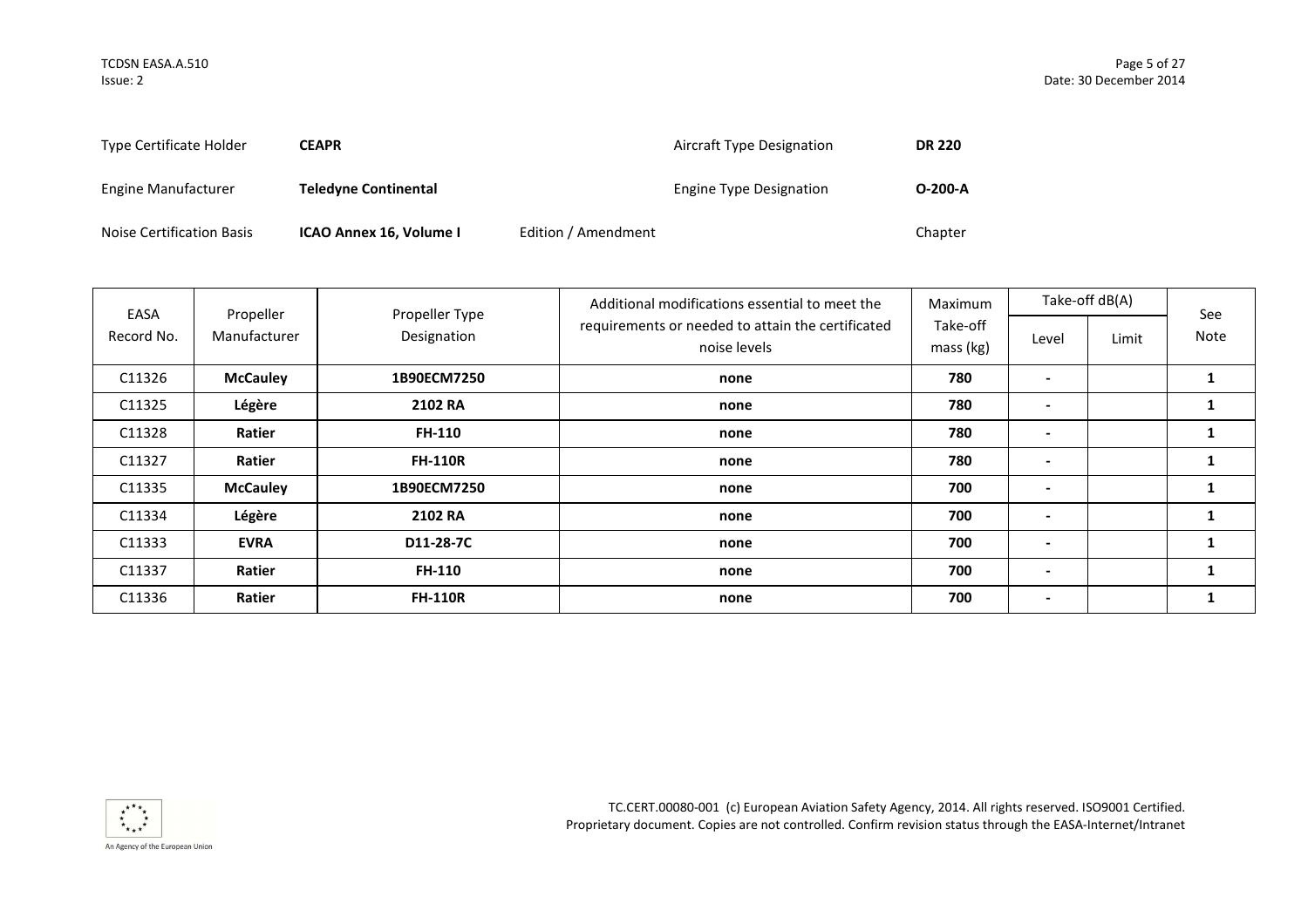| Type Certificate Holder    | CEAPR                       |                     | Aircraft Type Designation      | <b>DR 220 A</b> |   |
|----------------------------|-----------------------------|---------------------|--------------------------------|-----------------|---|
| <b>Engine Manufacturer</b> | <b>Teledyne Continental</b> |                     | <b>Engine Type Designation</b> | O-200-A         |   |
| Noise Certification Basis  | ICAO Annex 16, Volume I     | Edition / Amendment |                                | Chapter         | 6 |

| EASA<br>Propeller<br>Propeller Type |              |             | Additional modifications essential to meet the                    | Maximum               |       | Overflight dB(A) | See  |
|-------------------------------------|--------------|-------------|-------------------------------------------------------------------|-----------------------|-------|------------------|------|
| Record No.                          | Manufacturer | Designation | requirements or needed to attain the certificated<br>noise levels | Take-off<br>mass (kg) | Level | Limit            | Note |
| C8821                               | <b>EVRA</b>  | D11-28-7C   | Highest power in the normal operating range set to<br>2600 rpm    | 780                   | 70.2  | 70.4             |      |

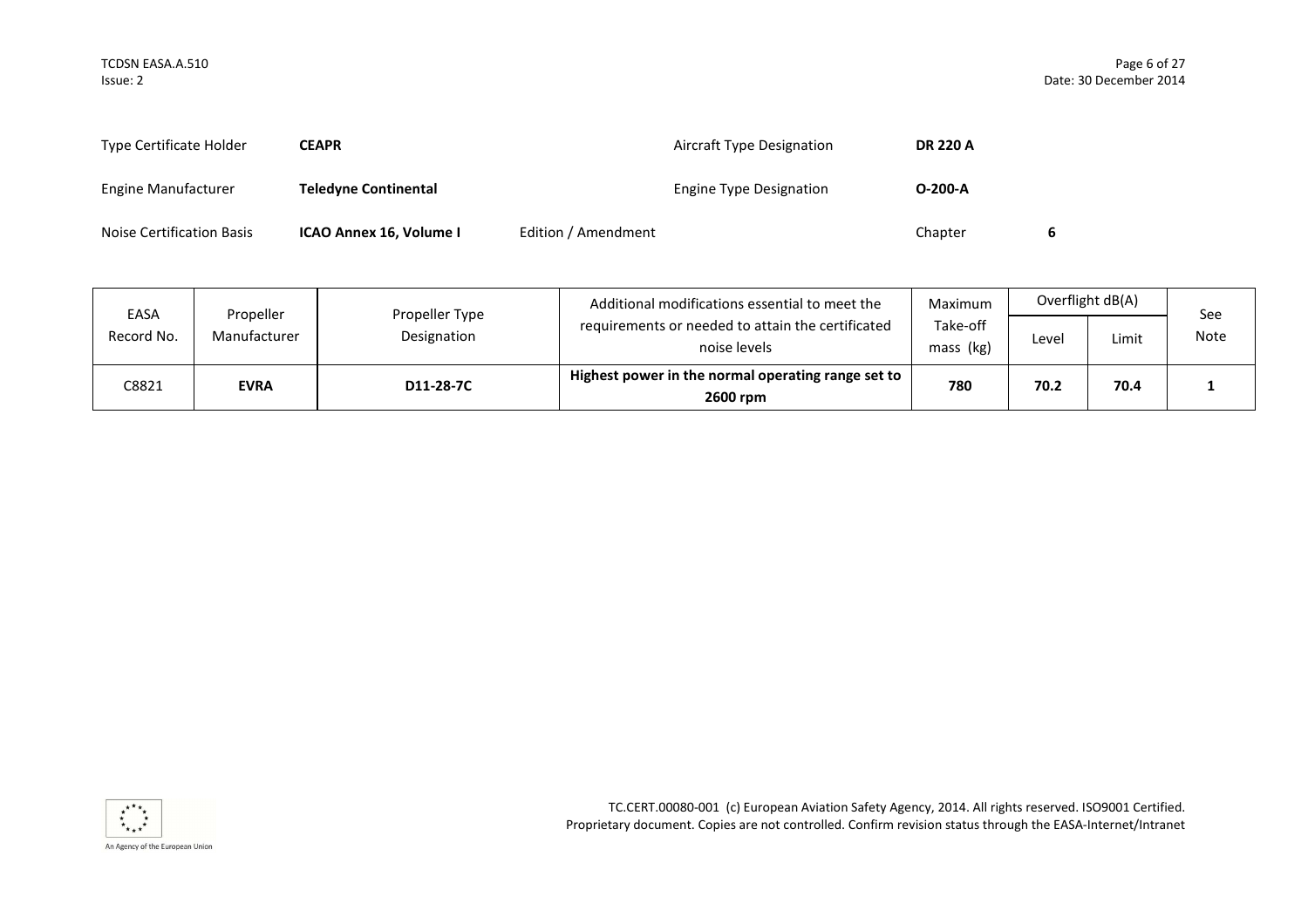| Type Certificate Holder    | <b>CEAPR</b>                |                     | Aircraft Type Designation      | <b>DR 220 A</b> |
|----------------------------|-----------------------------|---------------------|--------------------------------|-----------------|
| <b>Engine Manufacturer</b> | <b>Teledyne Continental</b> |                     | <b>Engine Type Designation</b> | $O-200-A$       |
| Noise Certification Basis  | ICAO Annex 16, Volume I     | Edition / Amendment |                                | Chapter         |

| EASA       | Propeller       | Propeller Type | Additional modifications essential to meet the                    | Maximum               | Take-off dB(A)           |       | See         |
|------------|-----------------|----------------|-------------------------------------------------------------------|-----------------------|--------------------------|-------|-------------|
| Record No. | Manufacturer    | Designation    | requirements or needed to attain the certificated<br>noise levels | Take-off<br>mass (kg) | Level                    | Limit | <b>Note</b> |
| C11330     | <b>McCauley</b> | 1B90ECM7250    | none                                                              | 780                   |                          |       |             |
| C11329     | Légère          | 2102 RA        | none                                                              | 780                   |                          |       |             |
| C11332     | Ratier          | <b>FH-110</b>  | none                                                              | 780                   | $\overline{\phantom{0}}$ |       |             |
| C11331     | Ratier          | <b>FH-110R</b> | none                                                              | 780                   |                          |       |             |

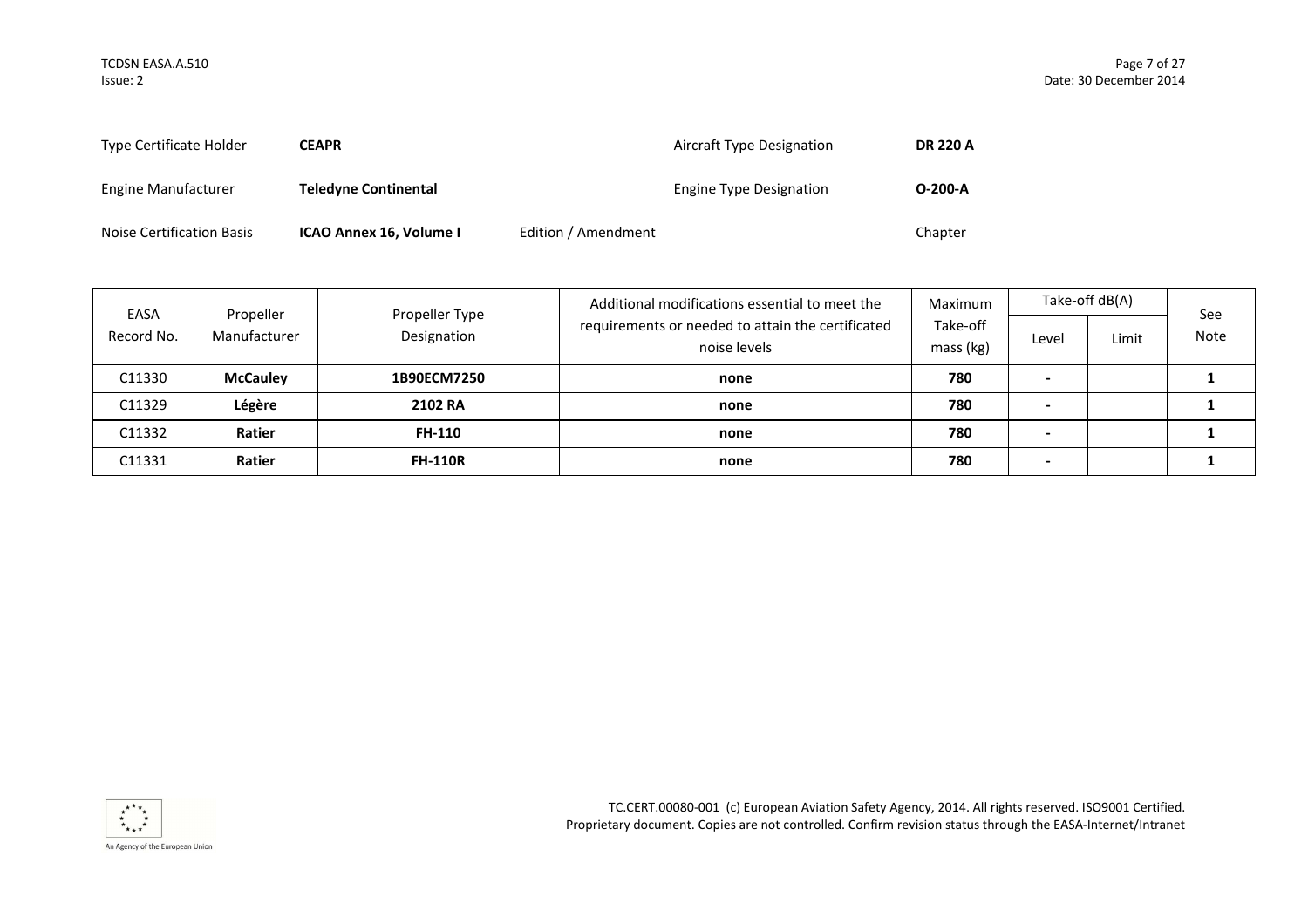| Type Certificate Holder    | CEAPR                       |                     | Aircraft Type Designation      | <b>DR 220 AB</b> |
|----------------------------|-----------------------------|---------------------|--------------------------------|------------------|
| <b>Engine Manufacturer</b> | <b>Teledyne Continental</b> |                     | <b>Engine Type Designation</b> | $O-200-A$        |
| Noise Certification Basis  | ICAO Annex 16, Volume I     | Edition / Amendment |                                | Chapter          |

| EASA       | Propeller       | Propeller Type | Additional modifications essential to meet the                    | Maximum               | Take-off dB(A)           |       | See         |
|------------|-----------------|----------------|-------------------------------------------------------------------|-----------------------|--------------------------|-------|-------------|
| Record No. | Manufacturer    | Designation    | requirements or needed to attain the certificated<br>noise levels | Take-off<br>mass (kg) | Level                    | Limit | <b>Note</b> |
| C11349     | <b>McCauley</b> | 1B90ECM7250    | none                                                              | 780                   |                          |       |             |
| C11348     | Légère          | 2102 RA        | none                                                              | 780                   |                          |       |             |
| C11351     | Ratier          | <b>FH-110</b>  | none                                                              | 780                   | $\overline{\phantom{0}}$ |       |             |
| C11350     | Ratier          | <b>FH-110R</b> | none                                                              | 780                   |                          |       |             |

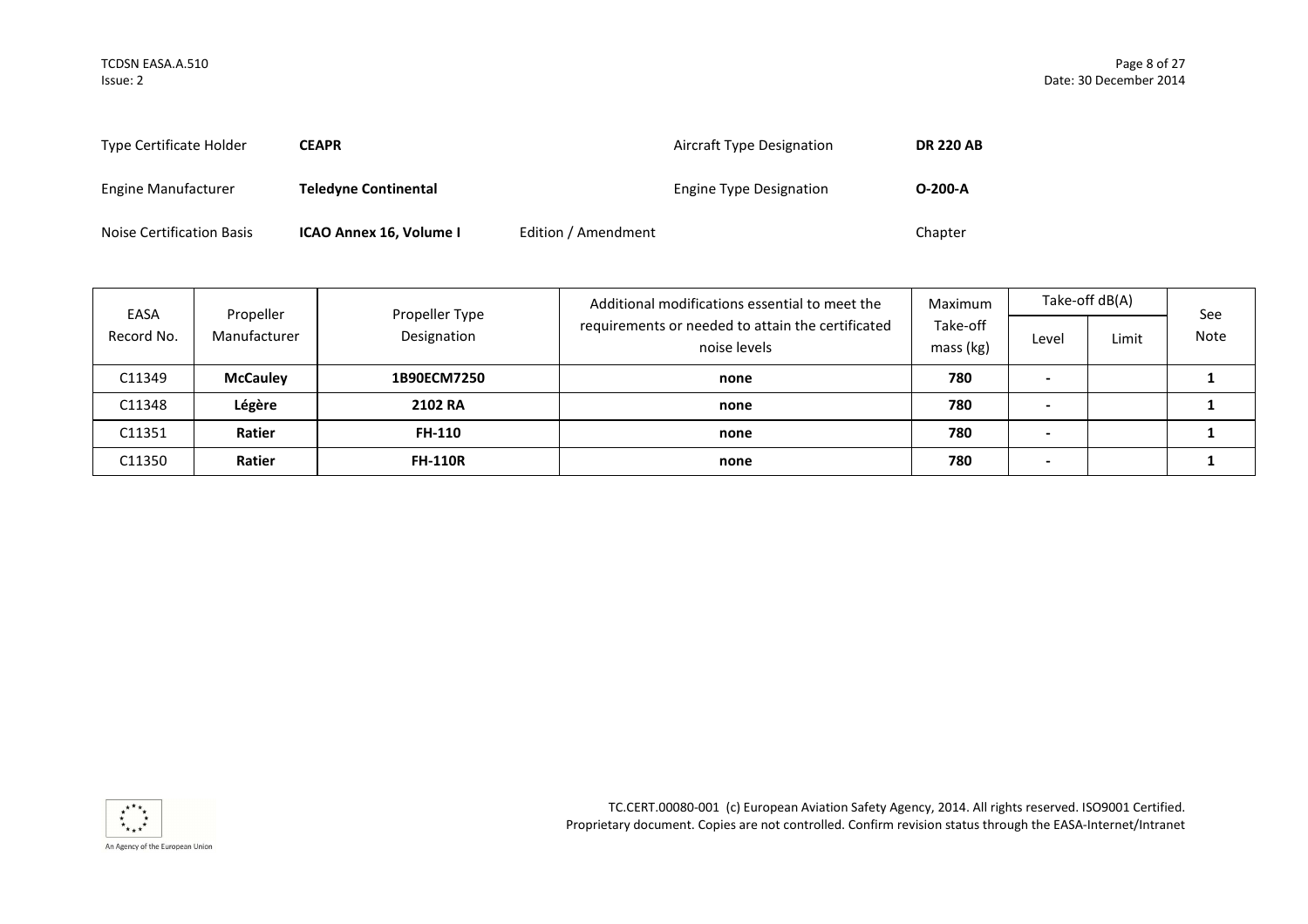| Type Certificate Holder    | CEAPR                       |                     | Aircraft Type Designation      | <b>DR 220 B</b> |
|----------------------------|-----------------------------|---------------------|--------------------------------|-----------------|
| <b>Engine Manufacturer</b> | <b>Teledyne Continental</b> |                     | <b>Engine Type Designation</b> | $O-200-A$       |
| Noise Certification Basis  | ICAO Annex 16, Volume I     | Edition / Amendment |                                | Chapter         |

| EASA       | Propeller<br>Propeller Type | Additional modifications essential to meet the | Maximum                                                           | Take-off dB(A)        |                          | See   |      |
|------------|-----------------------------|------------------------------------------------|-------------------------------------------------------------------|-----------------------|--------------------------|-------|------|
| Record No. | Manufacturer                | Designation                                    | requirements or needed to attain the certificated<br>noise levels | Take-off<br>mass (kg) | Level                    | Limit | Note |
| C11340     | <b>McCauley</b>             | 1B90ECM7250                                    | none                                                              | 780                   |                          |       | 1    |
| C11339     | Légère                      | 2102 RA                                        | none                                                              | 780                   | $\blacksquare$           |       | 1    |
| C11338     | <b>EVRA</b>                 | D11-28-7C                                      | none                                                              | 780                   | $\blacksquare$           |       | 1    |
| C11342     | Ratier                      | <b>FH-110</b>                                  | none                                                              | 780                   | $\overline{\phantom{a}}$ |       | 1    |
| C11341     | Ratier                      | <b>FH-110R</b>                                 | none                                                              | 780                   | $\overline{\phantom{a}}$ |       | 1    |
| C11345     | <b>McCauley</b>             | 1B90ECM7250                                    | none                                                              | 700                   | $\overline{\phantom{a}}$ |       |      |
| C11344     | Légère                      | 2102 RA                                        | none                                                              | 700                   | $\overline{\phantom{a}}$ |       | 1    |
| C11343     | <b>EVRA</b>                 | D11-28-7C                                      | none                                                              | 700                   | $\overline{\phantom{a}}$ |       | 1    |
| C11347     | Ratier                      | <b>FH-110</b>                                  | none                                                              | 700                   | $\overline{\phantom{a}}$ |       |      |
| C11346     | Ratier                      | <b>FH-110R</b>                                 | none                                                              | 700                   | $\overline{\phantom{a}}$ |       | 1    |

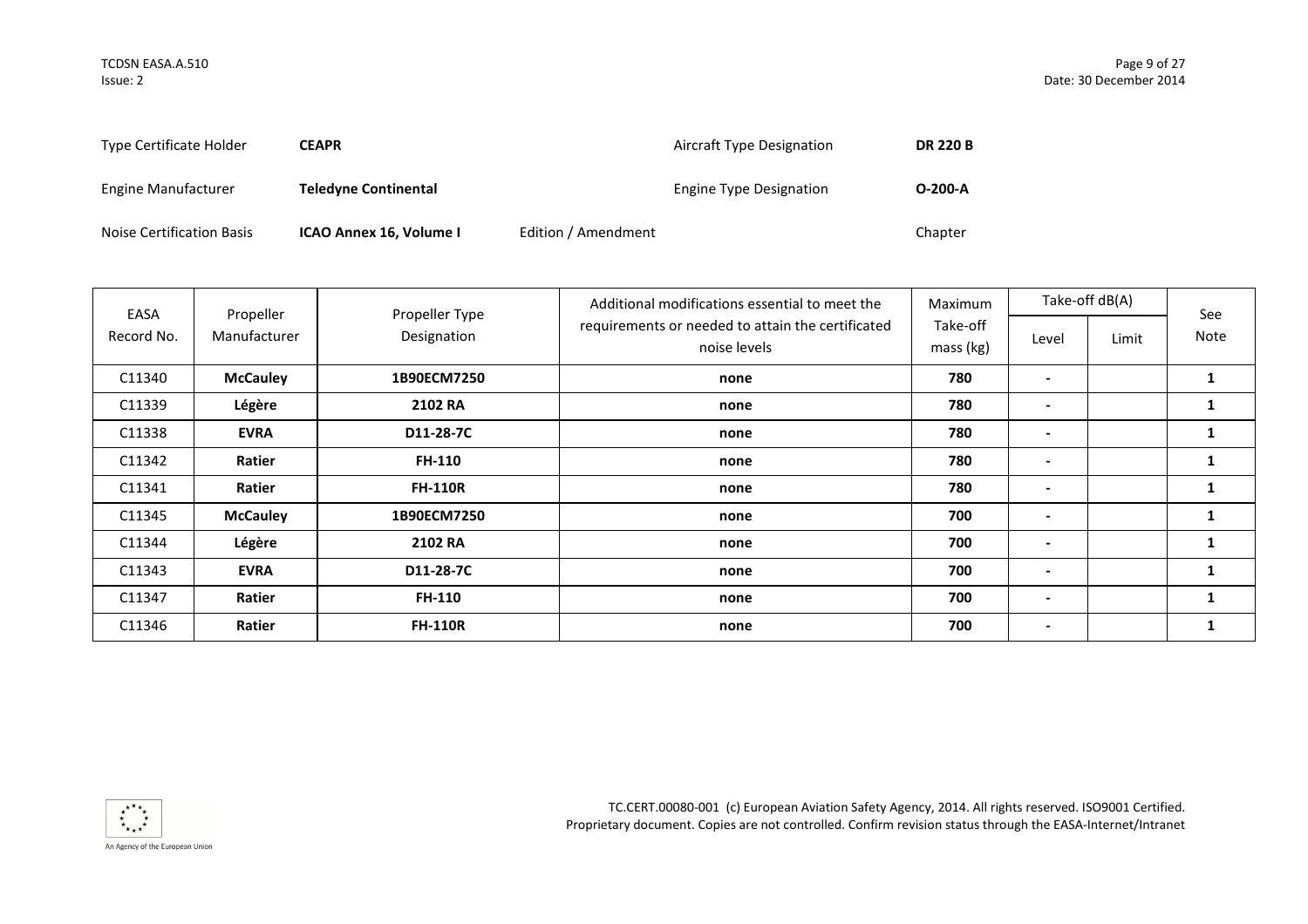| Type Certificate Holder    | <b>CEAPR</b>            |                     | Aircraft Type Designation | <b>DR 221</b> |   |
|----------------------------|-------------------------|---------------------|---------------------------|---------------|---|
| <b>Engine Manufacturer</b> | Lycoming                |                     | Engine Type Designation   | O-235-C2A     |   |
| Noise Certification Basis  | ICAO Annex 16, Volume I | Edition / Amendment |                           | Chapter       | 6 |

| EASA       | Propeller       | Propeller Type | Additional modifications essential to meet the                    | Maximum               |       | Overflight dB(A) | See  |
|------------|-----------------|----------------|-------------------------------------------------------------------|-----------------------|-------|------------------|------|
| Record No. | Manufacturer    | Designation    | requirements or needed to attain the certificated<br>noise levels | Take-off<br>mass (kg) | Level | Limit            | Note |
| C5524      | <b>McCauley</b> | 1A105/BCM7056  | none                                                              | 840                   | 64.7  | 71.2             |      |
| C8858      | <b>EVRA</b>     | 88-75-34-F     | none                                                              | 840                   | 64.7  | 71.2             |      |

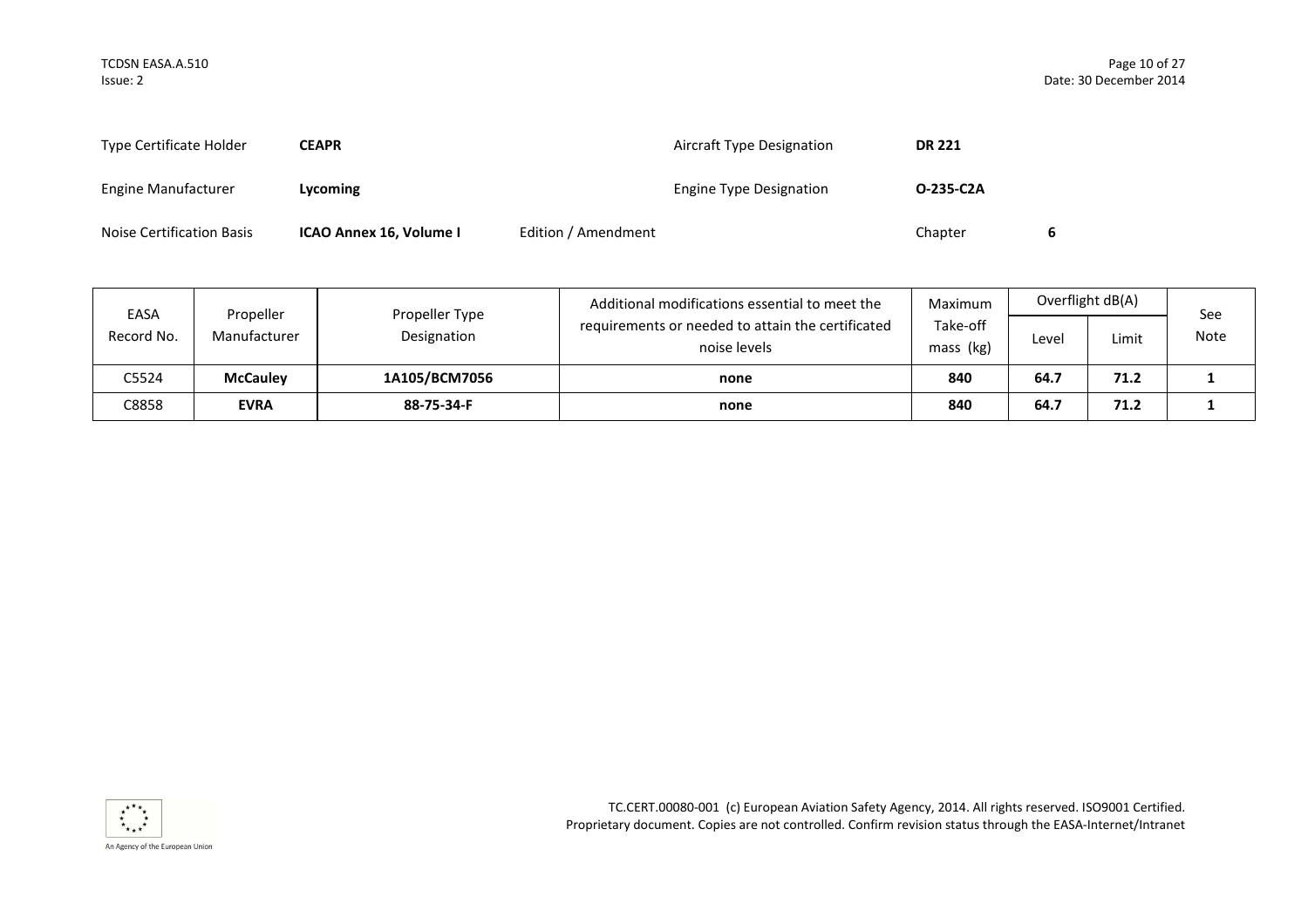| Type Certificate Holder   | <b>CEAPR</b>            |                     | Aircraft Type Designation | <b>DR 221</b> |
|---------------------------|-------------------------|---------------------|---------------------------|---------------|
| Engine Manufacturer       | Lycoming                |                     | Engine Type Designation   | O-235-C2A     |
| Noise Certification Basis | ICAO Annex 16, Volume I | Edition / Amendment |                           | Chapter       |

| EASA       | Propeller<br>Propeller Type |               | Additional modifications essential to meet the                    | Maximum               | Take-off dB(A) |       | See  |
|------------|-----------------------------|---------------|-------------------------------------------------------------------|-----------------------|----------------|-------|------|
| Record No. | Manufacturer                | Designation   | requirements or needed to attain the certificated<br>noise levels | Take-off<br>mass (kg) | Level          | Limit | Note |
|            |                             |               |                                                                   |                       |                |       |      |
| C11352     | <b>McCauley</b>             | 1A105/BCM7056 | none                                                              | 780                   |                |       |      |
| C11353     | <b>EVRA</b>                 | 88-75-34-F    | none                                                              | 780                   |                |       |      |

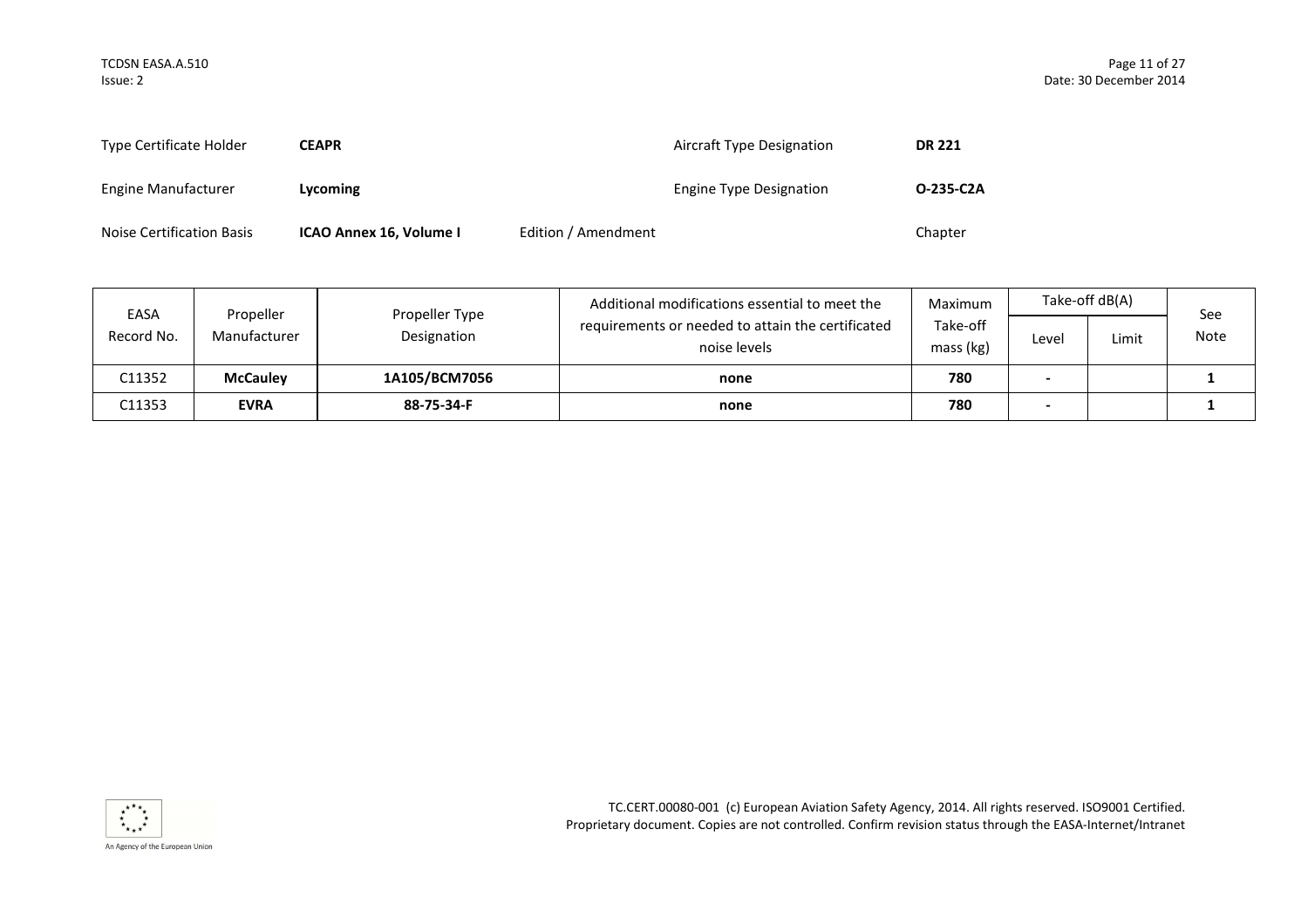| Type Certificate Holder    | <b>CEAPR</b>            |                     | Aircraft Type Designation | <b>DR 221 B</b> |   |
|----------------------------|-------------------------|---------------------|---------------------------|-----------------|---|
| <b>Engine Manufacturer</b> | Lycoming                |                     | Engine Type Designation   | O-235-C2A       |   |
| Noise Certification Basis  | ICAO Annex 16, Volume I | Edition / Amendment |                           | Chapter         | 6 |

| EASA       | Propeller       | Propeller Type | Additional modifications essential to meet the                    | Maximum                        |      | Overflight dB(A) |             |
|------------|-----------------|----------------|-------------------------------------------------------------------|--------------------------------|------|------------------|-------------|
| Record No. | Manufacturer    | Designation    | requirements or needed to attain the certificated<br>noise levels | Take-off<br>Level<br>mass (kg) |      | Limit            | See<br>Note |
| C8996      | <b>McCauley</b> | 1A105/BCM7056  | none                                                              | 840                            | 64.7 | 71.2             |             |

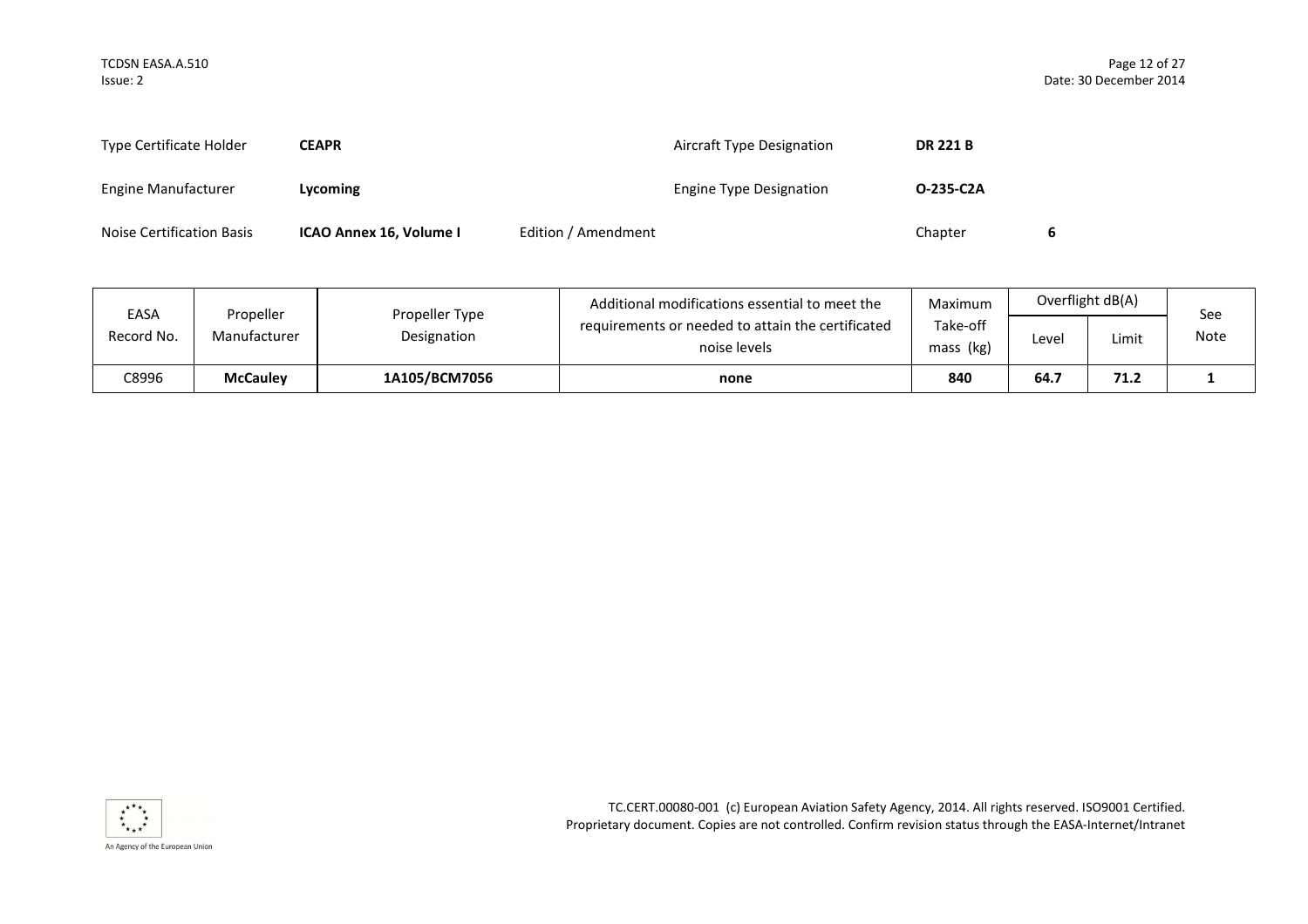| <b>Type Certificate Holder</b> | <b>CEAPR</b>            |                     | Aircraft Type Designation | <b>DR 221 B</b> |
|--------------------------------|-------------------------|---------------------|---------------------------|-----------------|
| Engine Manufacturer            | Lycoming                |                     | Engine Type Designation   | O-235-C2A       |
| Noise Certification Basis      | ICAO Annex 16, Volume I | Edition / Amendment |                           | Chapter         |

| EASA       |                 | Propeller<br>Propeller Type | Additional modifications essential to meet the                    | Maximum               | Take-off dB(A) |       | See         |
|------------|-----------------|-----------------------------|-------------------------------------------------------------------|-----------------------|----------------|-------|-------------|
| Record No. | Manufacturer    | Designation                 | requirements or needed to attain the certificated<br>noise levels | Take-off<br>mass (kg) | Level          | Limit | <b>Note</b> |
| C11354     | <b>EVRA</b>     | 88-75-34-F                  | none                                                              | 840                   |                |       |             |
| C11355     | <b>McCauley</b> | 1A105/BCM7056               | none                                                              | 780                   |                |       |             |
| C11356     | <b>EVRA</b>     | 88-75-34-F                  | none                                                              | 780                   |                |       |             |

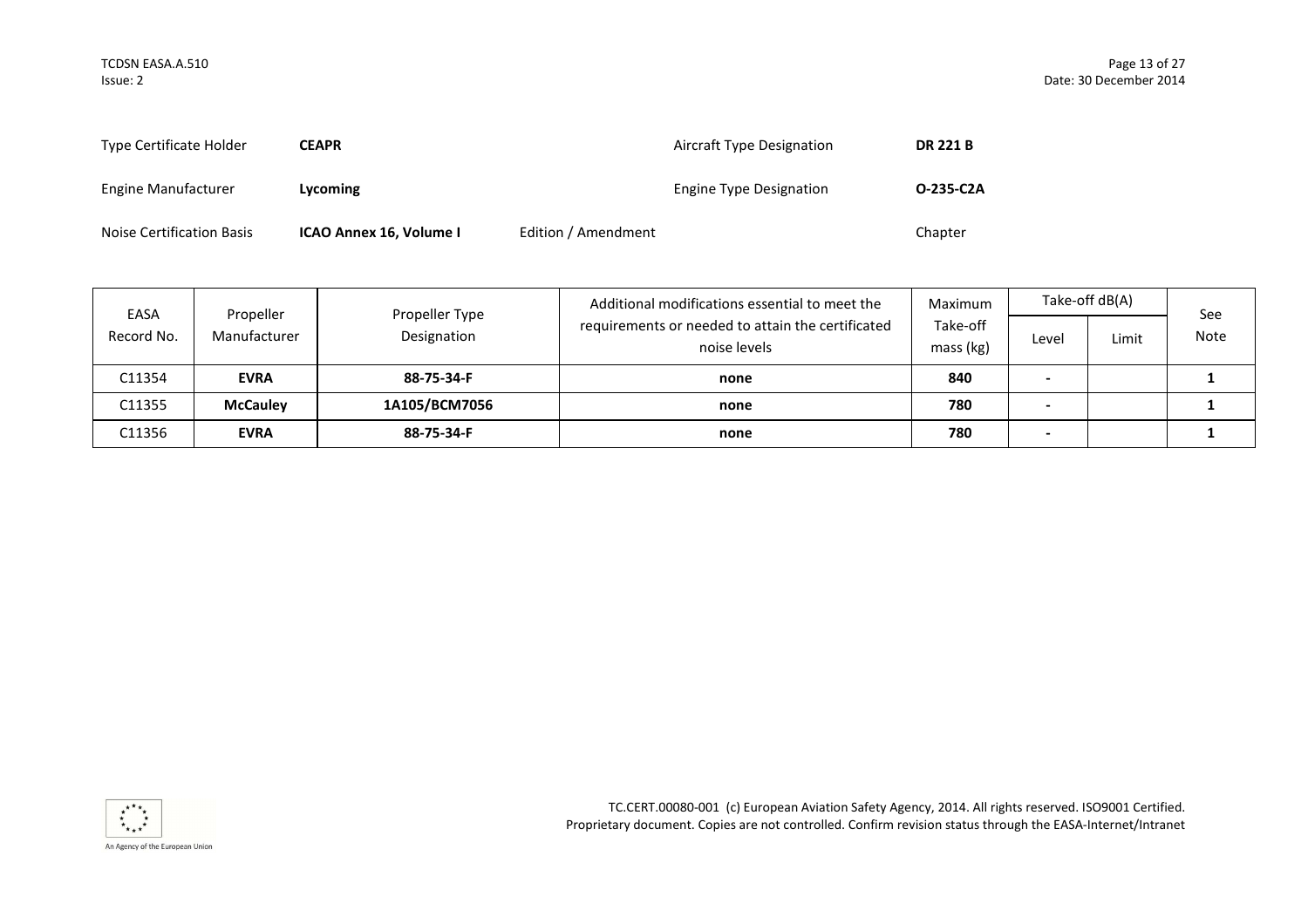| Type Certificate Holder   | <b>CEAPR</b>            |                     | Aircraft Type Designation | <b>DR 250</b> |
|---------------------------|-------------------------|---------------------|---------------------------|---------------|
| Engine Manufacturer       | Lycoming                |                     | Engine Type Designation   | O-320-E2A     |
| Noise Certification Basis | ICAO Annex 16, Volume I | Edition / Amendment |                           | Chapter       |

| EASA       | Propeller                    | Propeller Type          | Additional modifications essential to meet the                    | Maximum | Take-off dB(A)           |       | See<br>Note |
|------------|------------------------------|-------------------------|-------------------------------------------------------------------|---------|--------------------------|-------|-------------|
| Record No. | Manufacturer                 | Designation             | requirements or needed to attain the certificated<br>noise levels |         | Level                    | Limit |             |
| C11365     | <b>Sensenich</b>             | 74DM6S5-0-64            | none                                                              | 960     | $\overline{\phantom{0}}$ |       | 1           |
| C11363     | Sensenich                    | 74DM6S5-2-64            | none                                                              | 960     | $\overline{\phantom{a}}$ |       |             |
| C11361     | <b>EVRA</b>                  | 91-78-34                | none                                                              | 960     | $\overline{\phantom{0}}$ |       | 1           |
| C11360     | Hoffmann<br>Propeller        | FH2/LC-23-140-155-6.5-R | none                                                              | 960     | $\overline{\phantom{0}}$ |       |             |
| C11359     | <b>Hoffmann</b><br>Propeller | FH2/LC-23-180-155-6.5-R | none                                                              | 960     | $\overline{\phantom{0}}$ |       |             |
| C11366     | Hartzell<br>Propeller Inc.   | HC-C2YL-1/7663-4        | none                                                              | 960     | $\overline{\phantom{0}}$ |       |             |
| C11364     | <b>Sensenich</b>             | <b>M74DMS-0-64</b>      | none                                                              | 960     | $\overline{\phantom{a}}$ |       |             |
| C11362     | <b>Sensenich</b>             | M74DMS-2-64             | none                                                              | 960     | $\overline{\phantom{0}}$ |       | 1           |

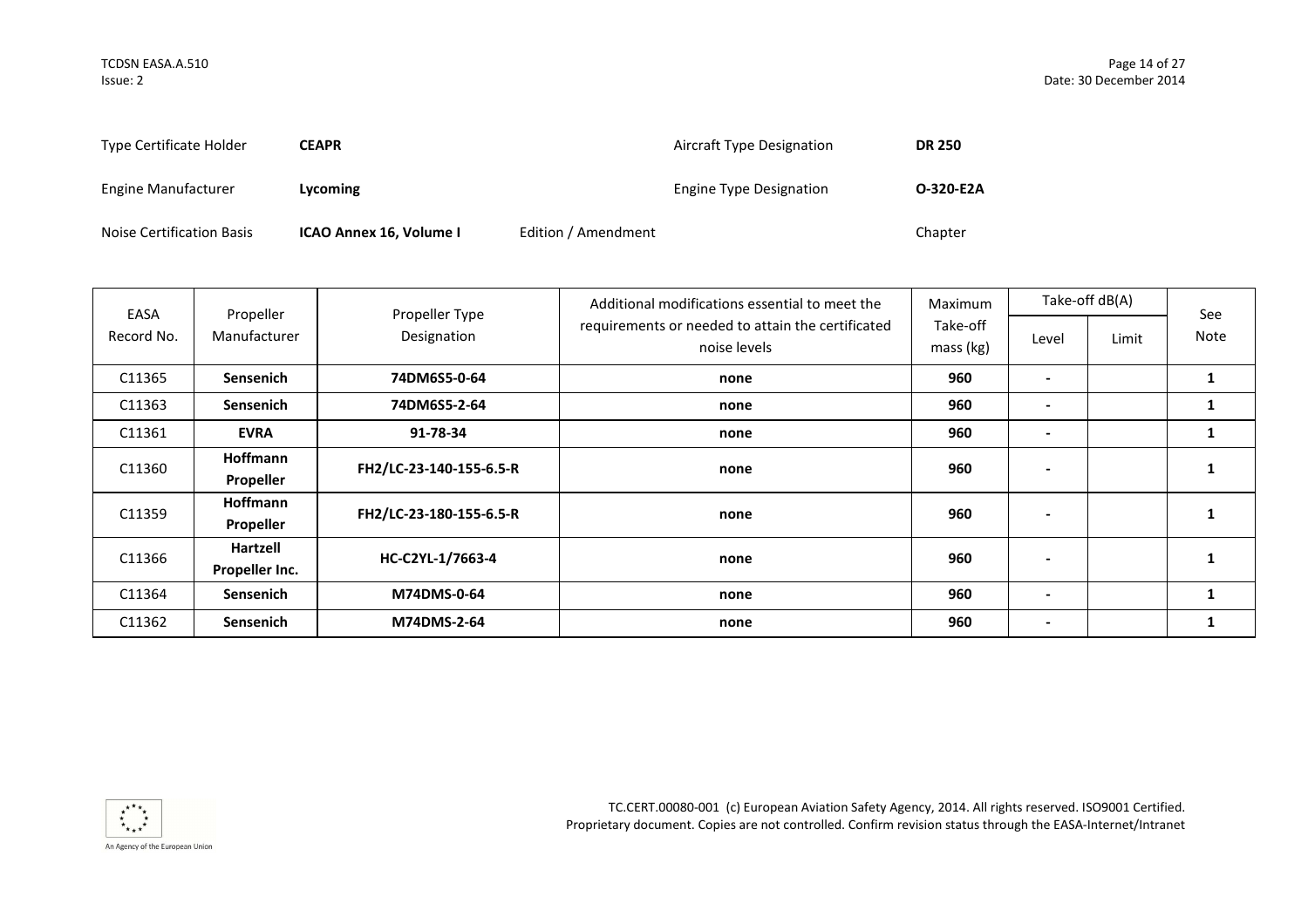| Type Certificate Holder   | CEAPR                   |                     | Aircraft Type Designation      | <b>DR 250 B</b> |
|---------------------------|-------------------------|---------------------|--------------------------------|-----------------|
| Engine Manufacturer       | Lycoming                |                     | <b>Engine Type Designation</b> | O-320-E2A       |
| Noise Certification Basis | ICAO Annex 16, Volume I | Edition / Amendment |                                | Chapter         |

| EASA       | Propeller        | Propeller Type          | Additional modifications essential to meet the<br>Maximum         |                       | Take-off dB(A)           |       | See  |
|------------|------------------|-------------------------|-------------------------------------------------------------------|-----------------------|--------------------------|-------|------|
| Record No. | Manufacturer     | Designation             | requirements or needed to attain the certificated<br>noise levels | Take-off<br>mass (kg) | Level                    | Limit | Note |
| C11378     | <b>Sensenich</b> | 74DM6S5-0-64            | none                                                              | 960                   | ۰                        |       | 1    |
| C11376     | <b>Sensenich</b> | 74DM6S5-2-64            | none                                                              | 960                   | $\overline{\phantom{a}}$ |       |      |
| C11374     | <b>EVRA</b>      | 91-78-34                | none                                                              | 960                   | ٠                        |       |      |
| C11373     | <b>Hoffmann</b>  | FH2/LC-23-140-155-6.5-R | none                                                              | 960                   | ۰                        |       |      |
|            | Propeller        |                         |                                                                   |                       |                          |       |      |
| C11372     | <b>Hoffmann</b>  | FH2/LC-23-180-155-6.5-R | none                                                              | 960                   | ٠                        |       |      |
|            | Propeller        |                         |                                                                   |                       |                          |       |      |
| C11379     | Hartzell         | HC-C2YL-1/7663-4        | none                                                              | 960                   |                          |       |      |
|            | Propeller Inc.   |                         |                                                                   |                       |                          |       |      |
| C11377     | <b>Sensenich</b> | <b>M74DMS-0-64</b>      | none                                                              | 960                   | $\blacksquare$           |       |      |
| C11375     | Sensenich        | M74DMS-2-64             | none                                                              | 960                   | $\blacksquare$           |       |      |

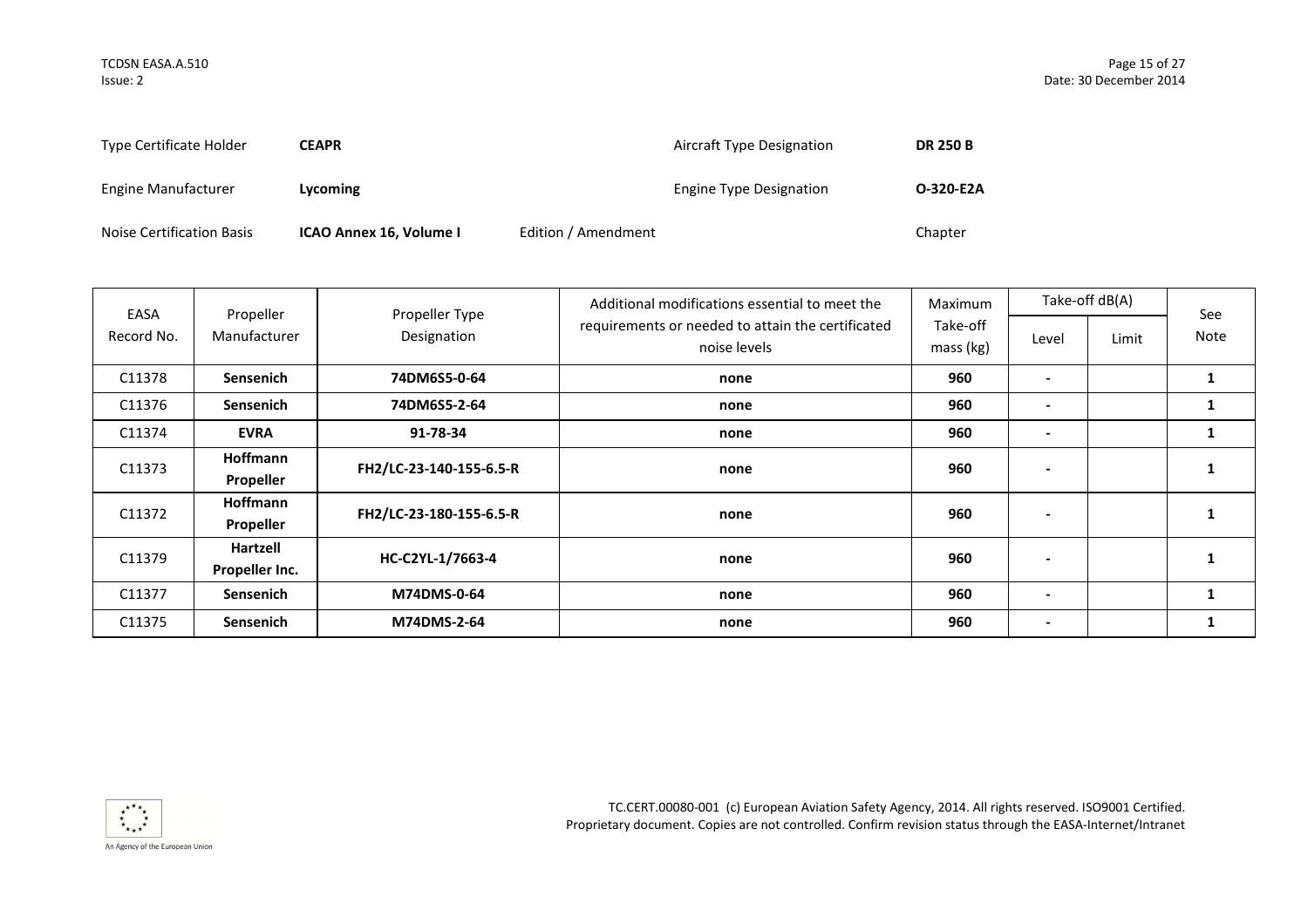| Type Certificate Holder    | <b>CEAPR</b>            |                     | Aircraft Type Designation | DR 250 B/160 |
|----------------------------|-------------------------|---------------------|---------------------------|--------------|
| <b>Engine Manufacturer</b> | Lycoming                |                     | Engine Type Designation   | O-320-D2A    |
| Noise Certification Basis  | ICAO Annex 16, Volume I | Edition / Amendment |                           | Chapter      |

| EASA<br>Propeller |                       | Propeller Type                | Additional modifications essential to meet the                    | Maximum               | Take-off dB(A)           |       | See         |
|-------------------|-----------------------|-------------------------------|-------------------------------------------------------------------|-----------------------|--------------------------|-------|-------------|
| Record No.        | Manufacturer          | Designation                   | requirements or needed to attain the certificated<br>noise levels | Take-off<br>mass (kg) | Level                    | Limit | <b>Note</b> |
| C11385            | Sensenich             | 74DM6S5-0-64                  | none                                                              | 960                   | $\overline{\phantom{0}}$ |       |             |
| C11389            | <b>EVRA</b>           | 91-78-34 F                    | none                                                              | 960                   | $\overline{\phantom{0}}$ |       |             |
| C11388            | <b>EVRA</b>           | 91-86-34 F                    | none                                                              | 960                   |                          |       |             |
| C11387            | Hoffmann<br>Propeller | HOCO-F-H2-LC-23-180-140-6.5-R | none                                                              | 960                   | -                        |       |             |
| C11383            | Sensenich             | M74DMS-0-64                   | none                                                              | 960                   |                          |       |             |
| C11384            | Sensenich             | M74DMS-2-66                   | none                                                              | 960                   | -                        |       |             |

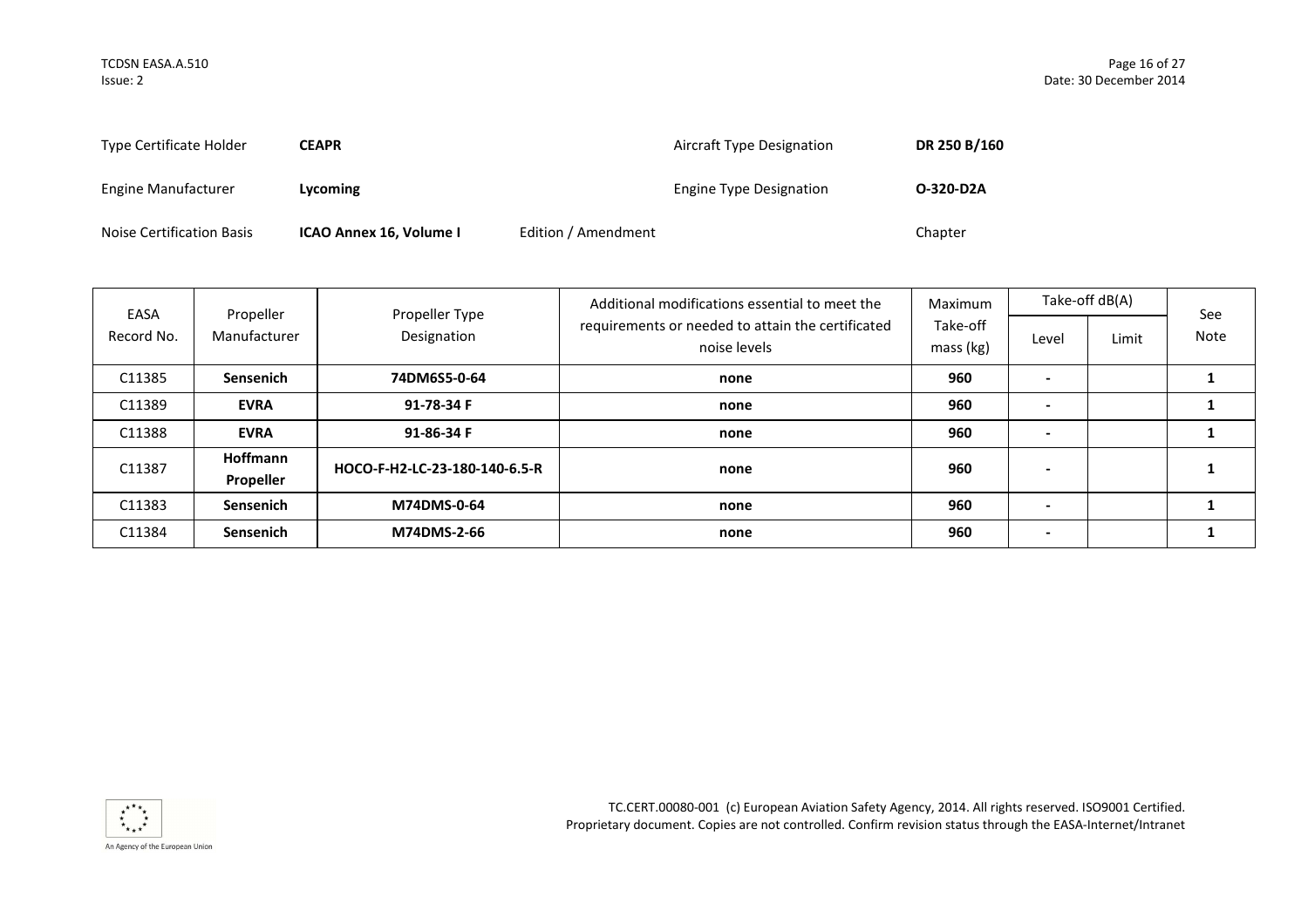| Type Certificate Holder    | <b>CEAPR</b>            |                     | Aircraft Type Designation      | DR 250 B/160 |  |
|----------------------------|-------------------------|---------------------|--------------------------------|--------------|--|
| <b>Engine Manufacturer</b> | Lycoming                |                     | <b>Engine Type Designation</b> | O-320-D2A    |  |
| Noise Certification Basis  | ICAO Annex 16, Volume I | Edition / Amendment |                                | Chapter      |  |

| EASA       | Propeller        | Propeller Type                | Additional modifications essential to meet the                    | Maximum | Overflight dB(A) |       | See<br>Note |
|------------|------------------|-------------------------------|-------------------------------------------------------------------|---------|------------------|-------|-------------|
| Record No. | Manufacturer     | Designation                   | requirements or needed to attain the certificated<br>noise levels |         | Level            | Limit |             |
| C11380     | <b>Sensenich</b> | 74DM6S5-2-64                  | none                                                              | 960     | 72.7             | 72.8  |             |
| C11381     | Sensenich        | 74DM6S5-2-66                  | none                                                              | 960     | 65.8             | 72.8  |             |
| C11386     | Hoffmann         | HOCO-F-H2-LC-23-180-155-6.5-R | none                                                              | 960     | 67.6             | 72.8  |             |
|            | Propeller        |                               |                                                                   |         |                  |       |             |

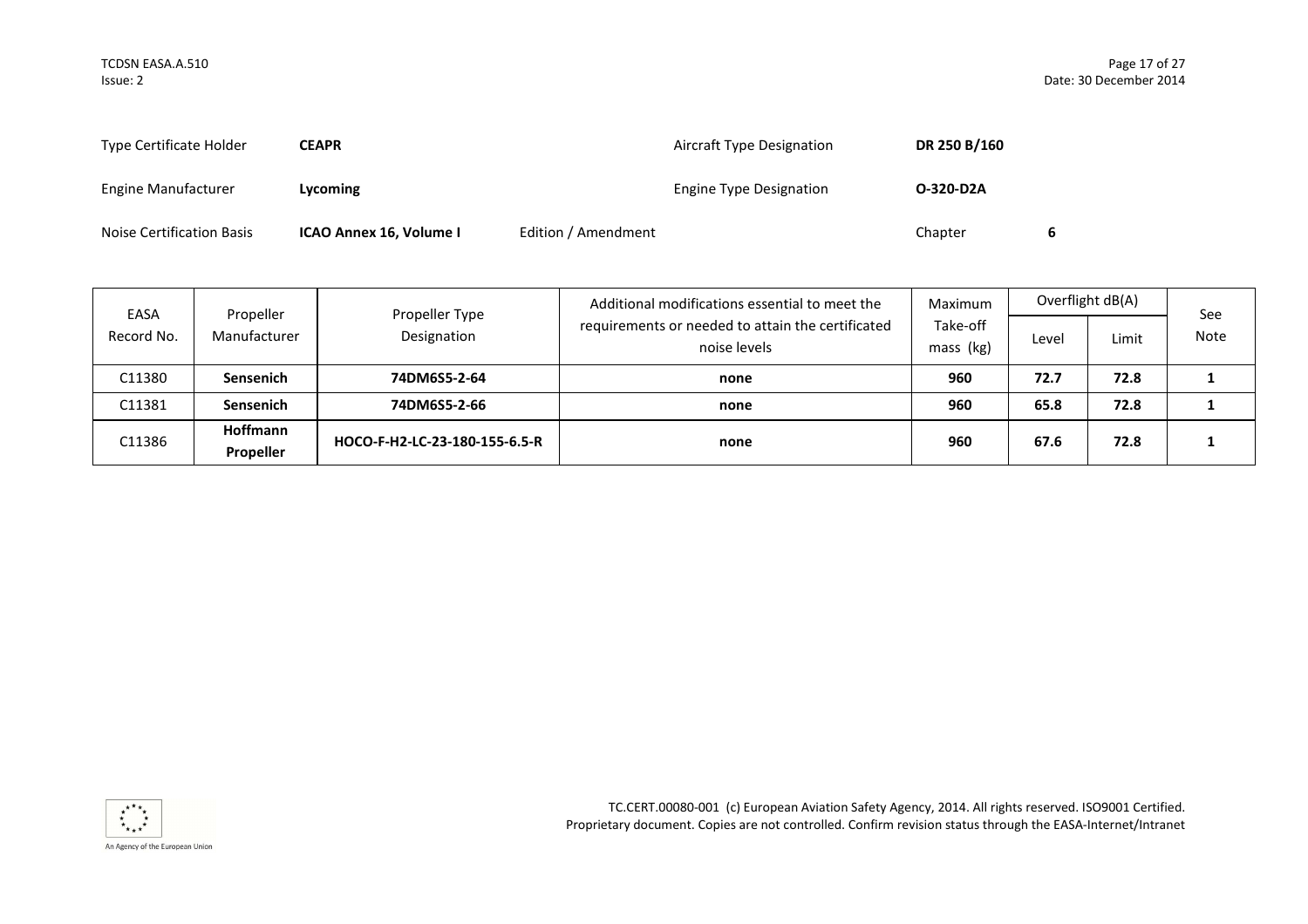| Type Certificate Holder    | CEAPR                   |                     | Aircraft Type Designation      | DR 250 B/160 |           |
|----------------------------|-------------------------|---------------------|--------------------------------|--------------|-----------|
| <b>Engine Manufacturer</b> | Lycoming                |                     | <b>Engine Type Designation</b> | O-320-D2A    |           |
| Noise Certification Basis  | ICAO Annex 16, Volume I | Edition / Amendment |                                | Chapter      | 10(10.4a) |

| EASA       | Propeller    |                               | Additional modifications essential to meet the                    | Maximum               | Take-off dB(A) |       |             |
|------------|--------------|-------------------------------|-------------------------------------------------------------------|-----------------------|----------------|-------|-------------|
| Record No. | Manufacturer | Propeller Type<br>Designation | requirements or needed to attain the certificated<br>noise levels | Take-off<br>mass (kg) | Level          | Limit | See<br>Note |
| C11382     | Sensenich    | 74DM6S5-2-66                  | none                                                              | 960                   | 73.8           | 82.7  |             |

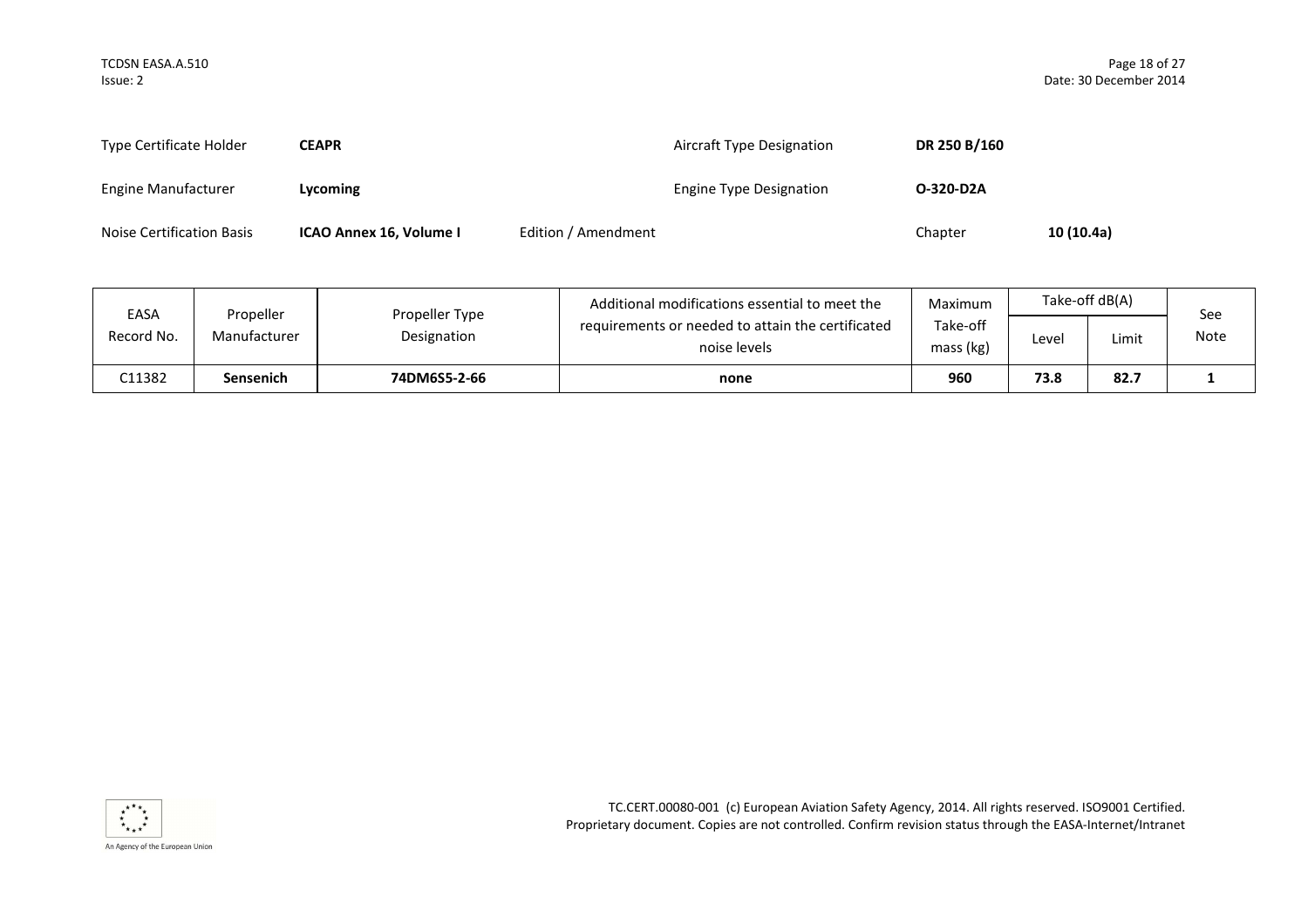| Type Certificate Holder   | <b>CEAPR</b>            |                     | Aircraft Type Designation | DR 250/160 |
|---------------------------|-------------------------|---------------------|---------------------------|------------|
| Engine Manufacturer       | Lycoming                |                     | Engine Type Designation   | O-320-D2A  |
| Noise Certification Basis | ICAO Annex 16, Volume I | Edition / Amendment |                           | Chapter    |

| EASA<br>Propeller |                       | Propeller Type                | Additional modifications essential to meet the                    | Maximum               | Take-off dB(A)           |       | See         |
|-------------------|-----------------------|-------------------------------|-------------------------------------------------------------------|-----------------------|--------------------------|-------|-------------|
| Record No.        | Manufacturer          | Designation                   | requirements or needed to attain the certificated<br>noise levels | Take-off<br>mass (kg) | Level                    | Limit | <b>Note</b> |
| C11371            | <b>Sensenich</b>      | 74DM6S5-0-64                  | none                                                              | 960                   |                          |       |             |
| C11368            | <b>EVRA</b>           | 91-78-34 F                    | none                                                              | 960                   |                          |       |             |
| C11581            | <b>EVRA</b>           | 91-86-34 F                    | none                                                              | 960                   |                          |       |             |
| C11367            | Hoffmann<br>Propeller | HOCO-F-H2-LC-23-180-140-6.5-R | none                                                              | 960                   | -                        |       |             |
| C11369            | <b>Sensenich</b>      | M74DMS-0-64                   | none                                                              | 960                   | $\overline{\phantom{0}}$ |       |             |
| C11370            | Sensenich             | M74DMS-2-66                   | none                                                              | 960                   | -                        |       |             |

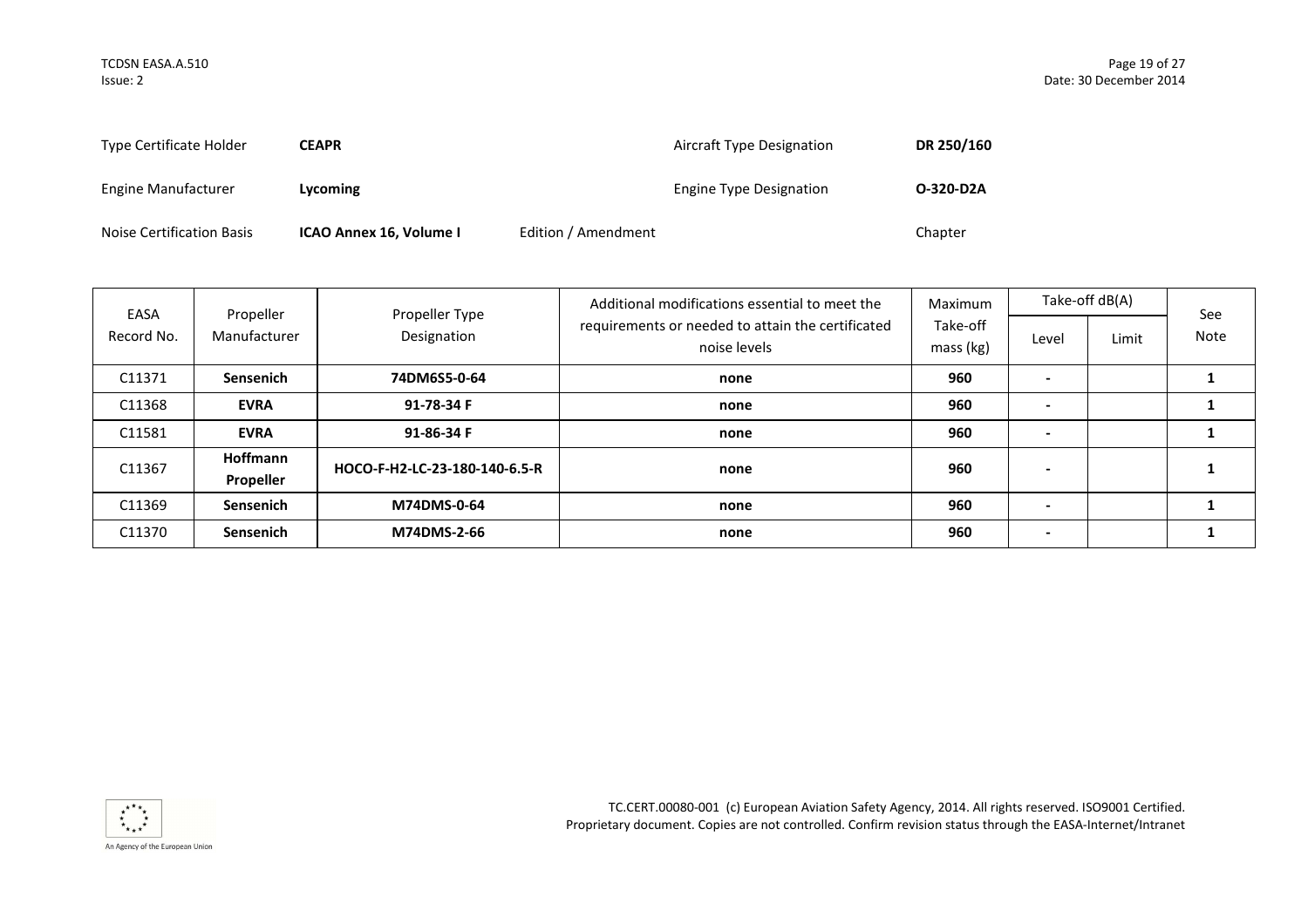| Type Certificate Holder    | <b>CEAPR</b>            |                     | Aircraft Type Designation      | DR 250/160 |  |
|----------------------------|-------------------------|---------------------|--------------------------------|------------|--|
| <b>Engine Manufacturer</b> | Lycoming                |                     | <b>Engine Type Designation</b> | O-320-D2A  |  |
| Noise Certification Basis  | ICAO Annex 16, Volume I | Edition / Amendment |                                | Chapter    |  |

| EASA       | Propeller        |                               | Additional modifications essential to meet the<br>Propeller Type  |                       | Overflight dB(A) |       | See  |
|------------|------------------|-------------------------------|-------------------------------------------------------------------|-----------------------|------------------|-------|------|
| Record No. | Manufacturer     | Designation                   | requirements or needed to attain the certificated<br>noise levels | Take-off<br>mass (kg) | Level            | Limit | Note |
| C9027      | <b>Sensenich</b> | 74DM6S5-2-64                  | none                                                              | 960                   | 72.7             | 72.8  |      |
| C9474      | Sensenich        | 74DM6S5-2-66                  | none                                                              | 960                   | 65.8             | 72.8  |      |
| C10334     | Hoffmann         | HOCO-F-H2-LC-23-180-155-6.5-R | none                                                              | 960                   | 67.6             | 72.8  |      |
|            | Propeller        |                               |                                                                   |                       |                  |       |      |

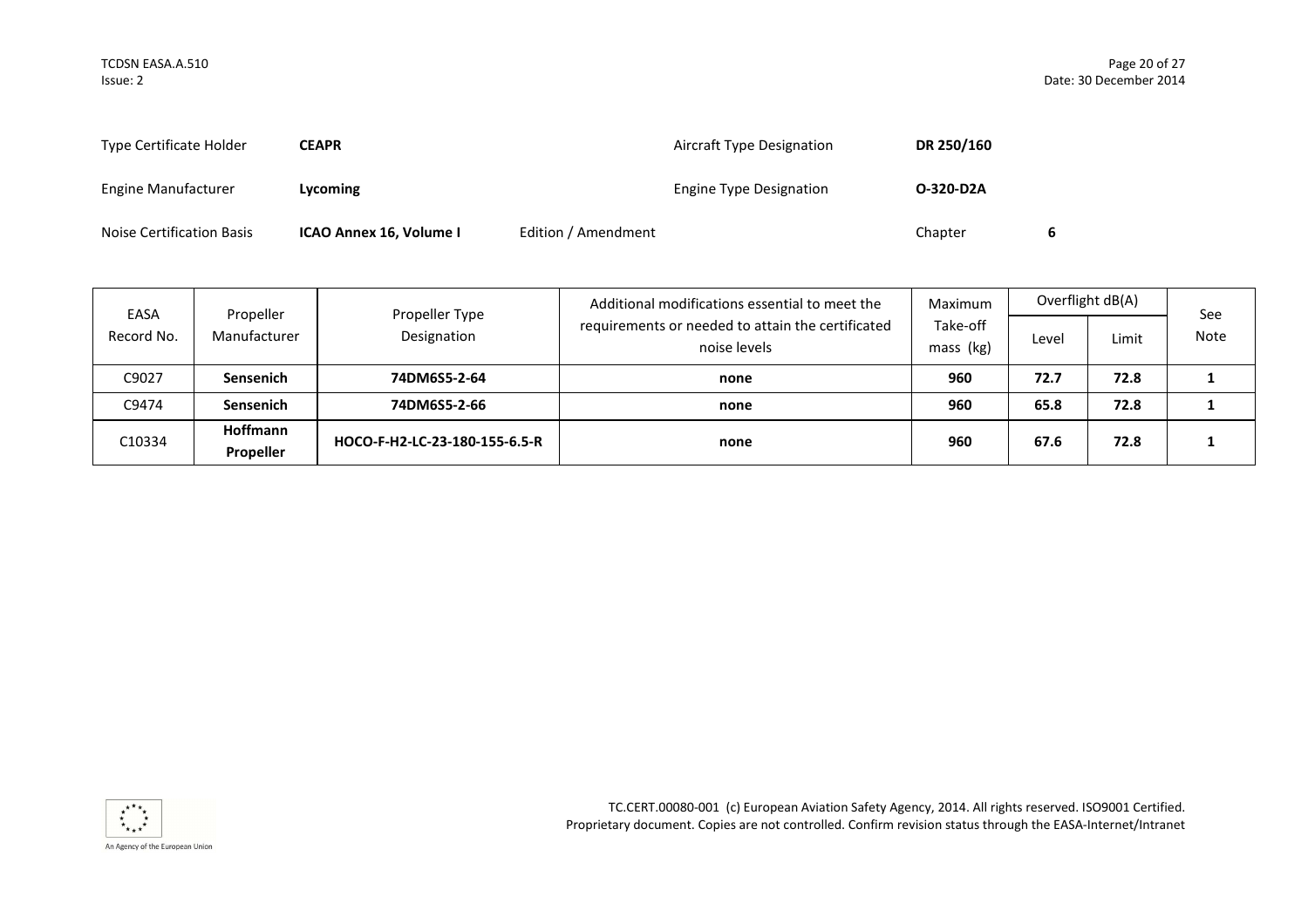| Type Certificate Holder   | <b>CEAPR</b>            |                     | Aircraft Type Designation      | DR 250/160 |           |
|---------------------------|-------------------------|---------------------|--------------------------------|------------|-----------|
| Engine Manufacturer       | Lycoming                |                     | <b>Engine Type Designation</b> | O-320-D2A  |           |
| Noise Certification Basis | ICAO Annex 16, Volume I | Edition / Amendment |                                | Chapter    | 10(10.4a) |

| EASA       | Propeller        | Propeller Type | Additional modifications essential to meet the                    | Maximum               | Take-off dB(A) |       | See  |
|------------|------------------|----------------|-------------------------------------------------------------------|-----------------------|----------------|-------|------|
| Record No. | Manufacturer     | Designation    | requirements or needed to attain the certificated<br>noise levels | Take-off<br>mass (kg) | Level          | Limit | Note |
| C10333     | <b>Sensenich</b> | 74DM6S5-2-66   | none                                                              | 960                   | 73.8           | 82.7  |      |

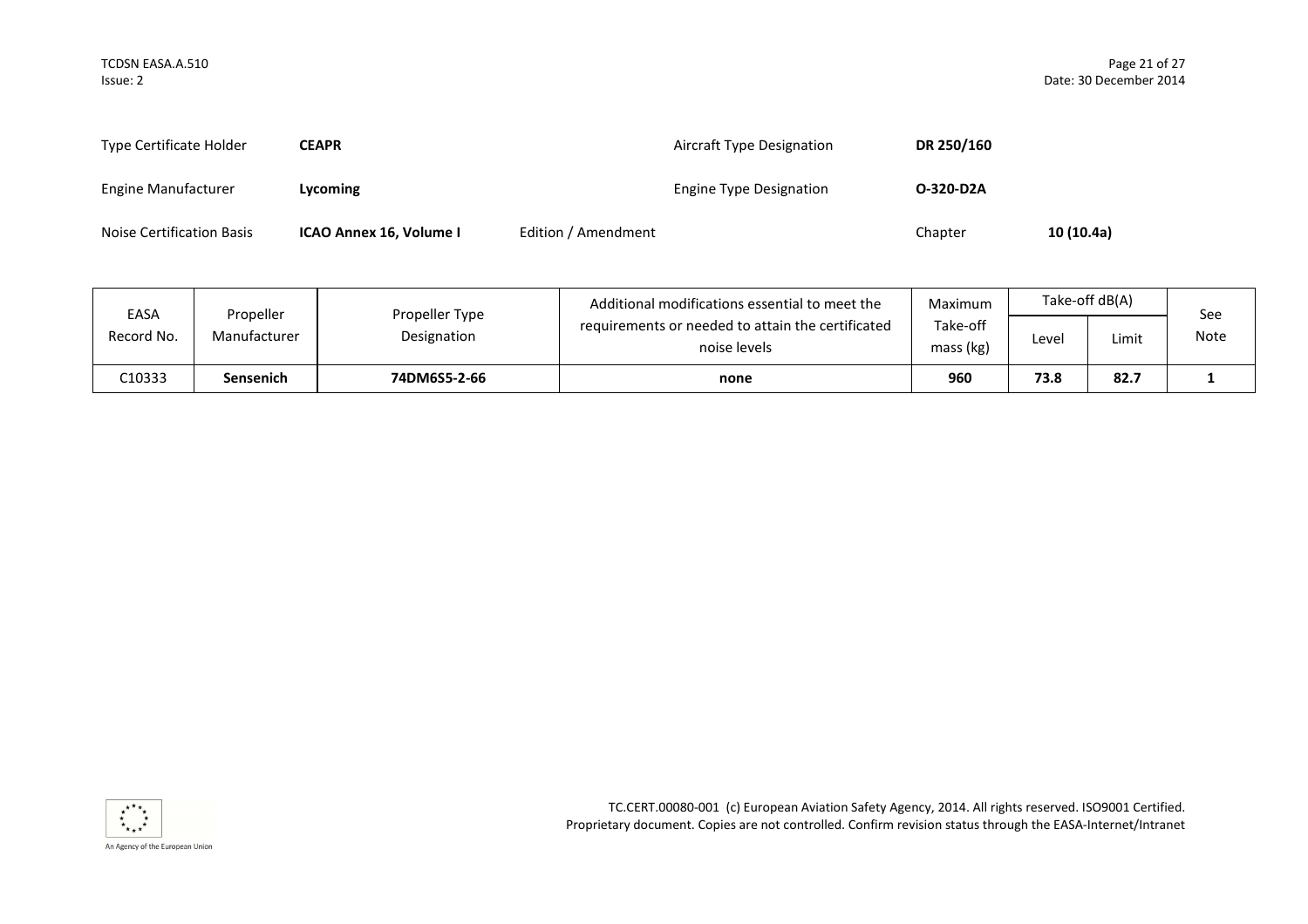| Type Certificate Holder   | CEAPR                   |                     | Aircraft Type Designation      | <b>DR 253</b> |
|---------------------------|-------------------------|---------------------|--------------------------------|---------------|
| Engine Manufacturer       | Lycoming                |                     | <b>Engine Type Designation</b> | 0-360-A1A     |
| Noise Certification Basis | ICAO Annex 16, Volume I | Edition / Amendment |                                | Chapter       |

| EASA       | Propeller<br>Propeller Type       |                | Additional modifications essential to meet the                    | Maximum               |       | Take-off dB(A) | See  |
|------------|-----------------------------------|----------------|-------------------------------------------------------------------|-----------------------|-------|----------------|------|
| Record No. | Manufacturer                      | Designation    | requirements or needed to attain the certificated<br>noise levels | Take-off<br>mass (kg) | Level | Limit          | Note |
| C11390     | Hartzell<br><b>Propeller Inc.</b> | HC-C2YK/7666-2 | none                                                              | 1,100                 |       |                |      |

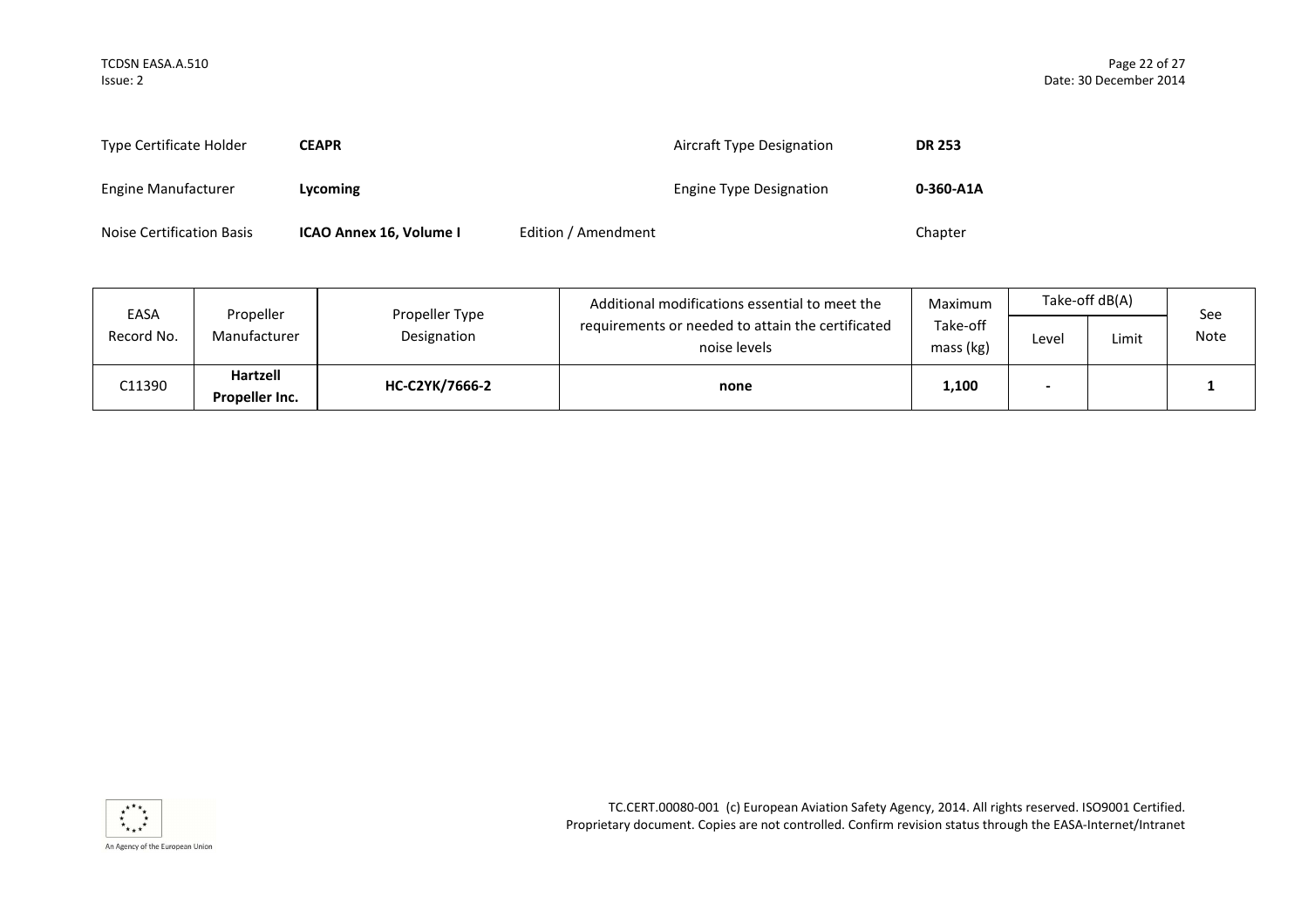| Type Certificate Holder    | <b>CEAPR</b>            |                     | Aircraft Type Designation | <b>DR 253</b> |
|----------------------------|-------------------------|---------------------|---------------------------|---------------|
| <b>Engine Manufacturer</b> | Lycoming                |                     | Engine Type Designation   | 0-360-A3A     |
| Noise Certification Basis  | ICAO Annex 16, Volume I | Edition / Amendment |                           | Chapter       |

| EASA<br>Propeller<br>Propeller Type |              |                     | Additional modifications essential to meet the    | Maximum   |       | Take-off dB(A) | See  |
|-------------------------------------|--------------|---------------------|---------------------------------------------------|-----------|-------|----------------|------|
| Record No.                          | Manufacturer | Designation         | requirements or needed to attain the certificated | Take-off  | Level | Limit          | Note |
|                                     |              |                     | noise levels                                      | mass (kg) |       |                |      |
| C11392                              | Sensenich    | 76EM8S5-0-64        | none                                              | 1,100     |       |                |      |
| C11391                              | Sensenich    | <b>M76EMMS-0-64</b> | none                                              | 1,100     |       |                |      |

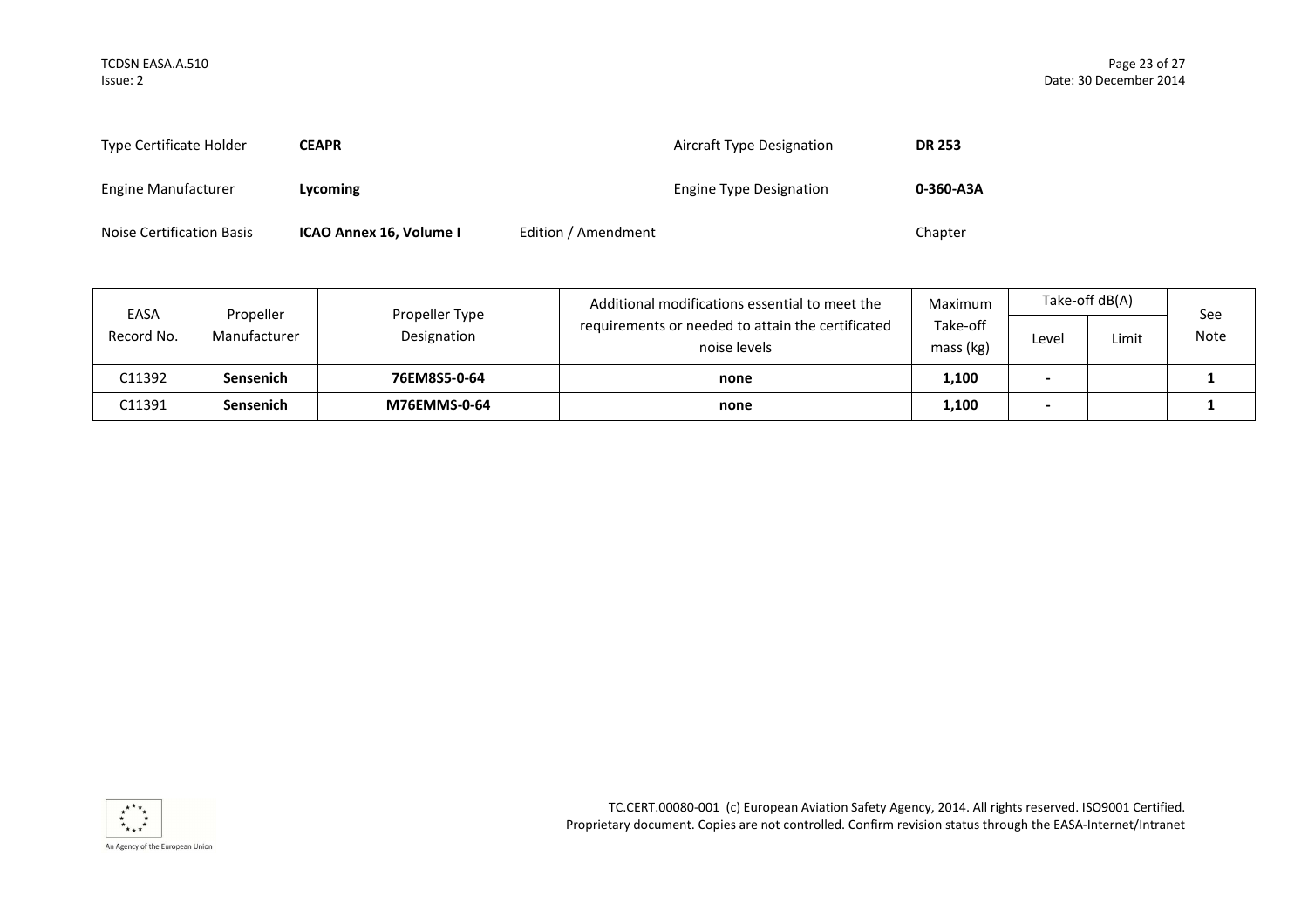| Type Certificate Holder    | <b>CEAPR</b>            |                     | Aircraft Type Designation      | <b>DR 253 B</b> |
|----------------------------|-------------------------|---------------------|--------------------------------|-----------------|
| <b>Engine Manufacturer</b> | Lycoming                |                     | <b>Engine Type Designation</b> | 0-360-A1A       |
| Noise Certification Basis  | ICAO Annex 16, Volume I | Edition / Amendment |                                | Chapter         |

|            | EASA<br>Propeller<br>Propeller Type |                | Additional modifications essential to meet the<br>Maximum         |                       | Take-off dB(A) |       | See  |
|------------|-------------------------------------|----------------|-------------------------------------------------------------------|-----------------------|----------------|-------|------|
| Record No. | Manufacturer                        | Designation    | requirements or needed to attain the certificated<br>noise levels | Take-off<br>mass (kg) | Level          | Limit | Note |
| C11393     | Hartzell<br>Propeller Inc.          | HC-C2YK/7666-2 | none                                                              | 1,100                 |                |       |      |

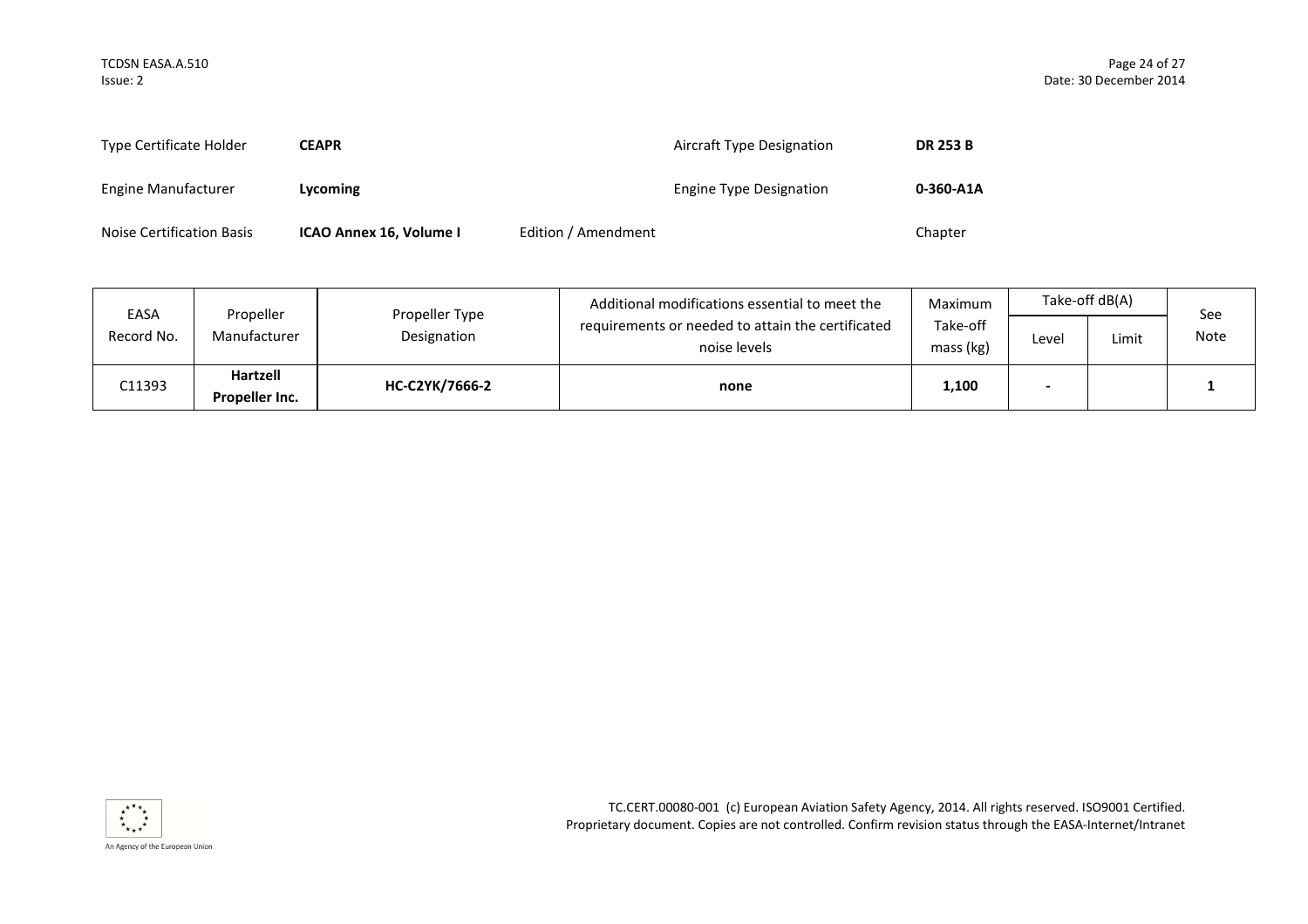| Type Certificate Holder   | CEAPR                   |                     | Aircraft Type Designation      | <b>DR 253 B</b> |
|---------------------------|-------------------------|---------------------|--------------------------------|-----------------|
| Engine Manufacturer       | Lycoming                |                     | <b>Engine Type Designation</b> | 0-360-A3A       |
| Noise Certification Basis | ICAO Annex 16, Volume I | Edition / Amendment |                                | Chapter         |

| EASA<br>Propeller<br>Propeller Type |                  |                     | Additional modifications essential to meet the    | Maximum   |       | Take-off dB(A) | See  |
|-------------------------------------|------------------|---------------------|---------------------------------------------------|-----------|-------|----------------|------|
| Record No.                          | Manufacturer     | Designation         | requirements or needed to attain the certificated | Take-off  | Level | Limit          | Note |
|                                     |                  |                     | noise levels                                      | mass (kg) |       |                |      |
| C11395                              | <b>Sensenich</b> | 76EM8S5-0-64        | none                                              | 1,100     |       |                |      |
| C11394                              | Sensenich        | <b>M76EMMS-0-64</b> | none                                              | 1,100     |       |                |      |

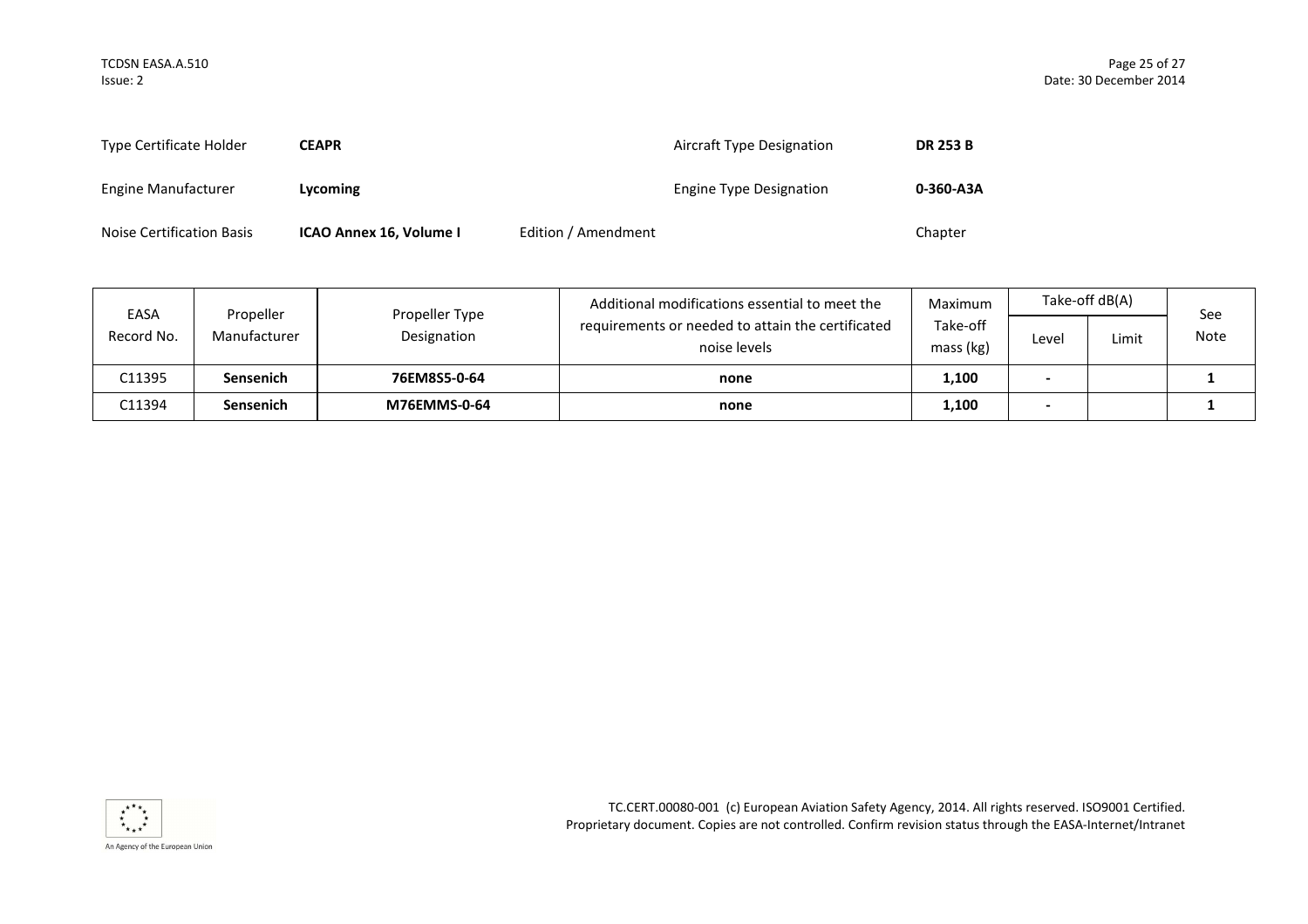### **TCDSN EASA.A.510 Notes**

1. This aircraft type conforms with the provisions of Article 6.1 of Regulation 216/2008 without the need to comply with the Standards of ICAO Annex 16, Volume I, by virtue of the date of type certification. However individual examples of this type which were first issued with a certificate of airworthiness on or after 1 January 1980 are required to demonstrate compliance with the Standards of ICAO Annex 16, Volume I, Chapter 6.